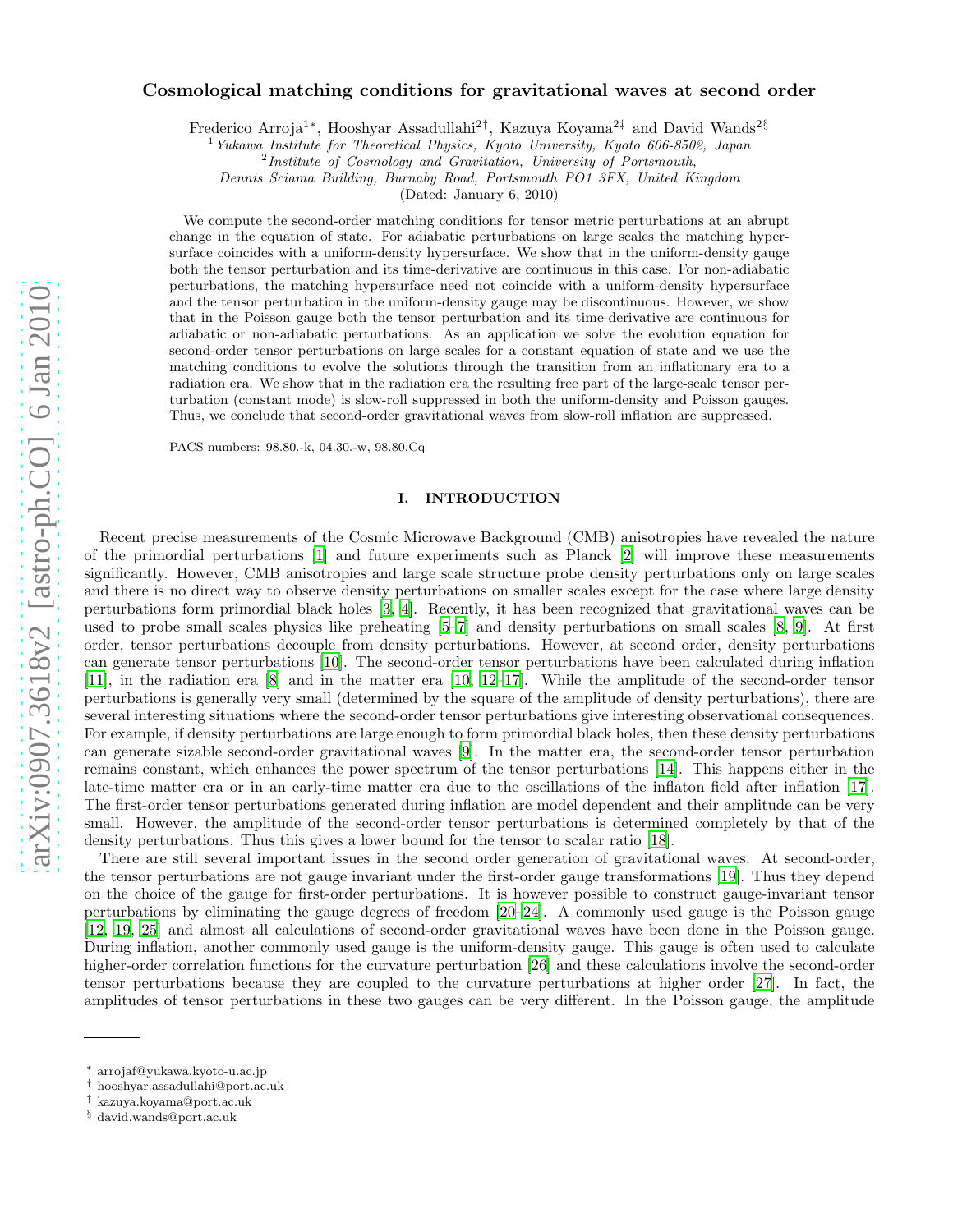of the second-order tensor perturbations during inflation is suppressed by slow-roll parameters but it is not in the uniform density gauge.

The question is then whether the amplitude of gravitational waves *after* inflation is slow-roll suppressed, or indeed whether large tensor perturbations can be generated at second order by the transition to a radiation dominated universe. In order to address this problem, we should track the evolution of the tensor perturbations during the transition from inflation to the radiation era.

At first-order, matching conditions for cosmological perturbations have been developed in cases where there is an abrupt change in the expansion rate at the matching surface [\[28](#page-18-13)[–31\]](#page-18-14), such as reheating at the end of inflation. In this paper, we extend this matching condition to second-order perturbations and derive matching conditions for second-order tensor perturbations on large scales. Matching conditions will be derived in two cases. For adiabatic perturbations on large scales a sudden transition in the equation of state must occur at a specific density. Thus we apply the matching conditions across a uniform-density hypersurface. We will also consider the case where the transition surface is given by a fixed value of some field  $\chi$ , which need no longer coincide with a uniform-density hypersurface in the presence of non-adiabatic perturbations. In this case the matching conditions are applied across a uniform-χ hypersurface. These matching conditions are applied to the second-order tensor perturbations generated during inflation and we calculate the second-order tensor perturbations in the radiation era after reheating in both the Poisson gauge and the uniform-density gauge. We will show that the constant mode of the second-order gravitational waves on large scales, corresponding to the free part of the tensor perturbations, is the same in the two gauges in the radiation era and it is suppressed by slow-roll parameters.

This paper is organized as follows. In section II we summarize the gauge transformations at the first and secondorder and derive solutions for the metric perturbations on large scales in the Poisson gauge and in the uniform-density gauge. In section III, the evolution equation for the second-order tensor perturbations is derived. General solutions for the second-order tensor perturbations are derived on large scales with a constant equation of state and we check the consistency of solutions in two different gauges under the gauge transformation. In section IV, matching conditions for perturbations are developed at the first and second-order in the cases where there is an abrupt change in the expansion rate at the matching surface. We consider both adiabatic and non-adiabatic matchings. In section V, we apply the matching conditions to the second-order tensor perturbations generated during slow-roll inflation and calculate the evolution of the second-order tensor perturbations on large scales in the radiation era. Section V is devoted to conclusions.

# II. GAUGE-INVARIANT PERTURBATIONS

In this section, after introducing the necessary notation and the perturbed metric, we shall review the first and second-order general gauge transformations for the perturbations. After that, using some simplifying assumptions, we will obtain the gauge transformation rules for second-order tensor perturbations. We will also derive the solutions for first-order scalar metric perturbations on large scales.

#### A. Perturbed metric

Throughout this work Greek indices  $\mu, \nu, \ldots$  take values from 0 to 3, while Latin indices  $i, j, \ldots$  denote spatial indices and can take values from 1 to 3. The components of a perturbed spatially flat Friedman-Robertson-Walker metric (FRW) can be written as

$$
g_{00} = -a(\eta)^2 \left( 1 + 2 \sum_{r=1}^{+\infty} \frac{1}{r!} A^{(r)} \right), \tag{1}
$$

$$
g_{0i} = a(\eta)^2 \sum_{r=1}^{+\infty} \frac{1}{r!} B_i^{(r)},\tag{2}
$$

$$
g_{ij} = a(\eta)^2 \left[ \left( 1 - 2 \sum_{r=1}^{+\infty} \frac{1}{r!} C^{(r)} \right) \delta_{ij} + \sum_{r=1}^{+\infty} \frac{1}{r!} C^{(r)}_{ij} \right],
$$
\n(3)

where  $\eta$  denotes conformal time and  $C_{ij}^{(r)}$  is traceless, i.e.  $C_i^{i(r)} = 0$ , where the index was raised with  $\delta^{ij}$ . The superscript  $(r)$  indicates the order of the perturbation. The perturbations depend on conformal time and position x. The inverse metric up to second order can be found in Appendix. We decompose the perturbations in scalar, vector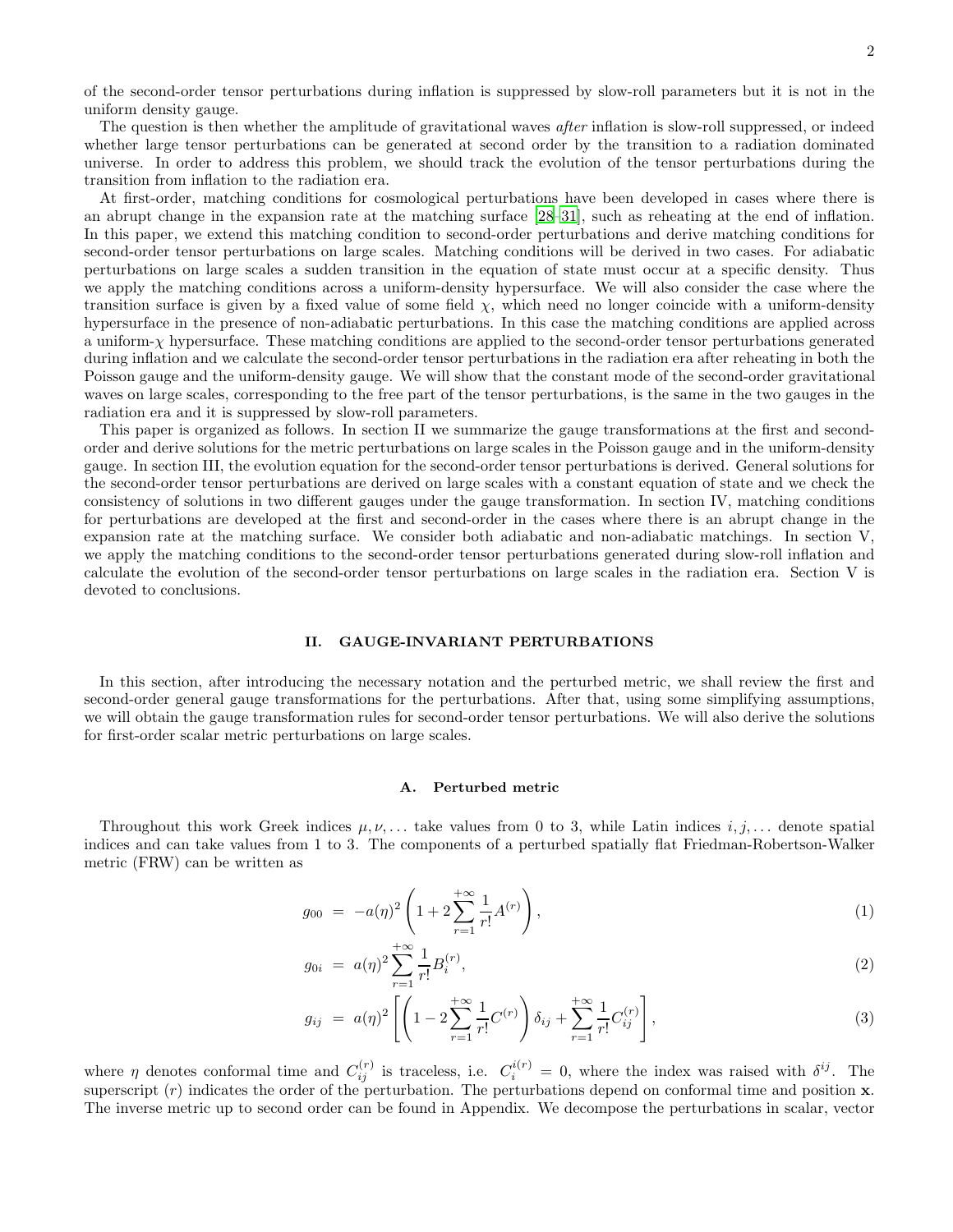and tensor parts as

$$
B_i^{(r)} = \partial_i B^{(r)} + S_i^{(r)},\tag{4}
$$

where  $\partial^i S_i^{(r)} = 0$ .

$$
C_{ij}^{(r)} = 2D_{ij}E^{(r)} + \partial_i F_j^{(r)} + \partial_j F_i^{(r)} + h_{ij}^{(r)},
$$
\n(5)

where  $\partial^i F_i^{(r)} = 0$  and  $h_i^{i(r)} = \partial^i h_{ij}^{(r)} = 0$ . The operator  $D_{ij}$  is defined as  $D_{ij} = \partial_i \partial_j - \frac{1}{3} \delta_{ij} \partial^2$ . The energy density  $\rho$ and the four velocity of matter are perturbed like

$$
\rho = \rho_{(0)} + \sum_{r=1}^{+\infty} \frac{1}{r!} \delta \rho^{(r)},\tag{6}
$$

$$
u^{\mu} = \frac{1}{a} \left( \delta_0^{\mu} + \sum_{r=1}^{+\infty} \frac{1}{r!} v^{\mu(r)} \right).
$$
 (7)

 $u^{\mu}$  is normalized as  $u^{\mu}u_{\mu} = -1$  and this implies that  $v^{0(r)}$  is related to the lapse perturbation  $A^{(r)}$ . The velocity perturbation is decomposed as

$$
v^{i(r)} = \partial^i v^{\parallel (r)} + v^{\perp i(r)}\tag{8}
$$

#### B. Gauge transformations

Bruni et al. [\[19](#page-18-7)] have shown us that given a tensor  $T$ , its perturbations in two different gauges  $X$ , and  $Y$  are related at first order as

<span id="page-2-0"></span>
$$
\delta T^{Y^{(1)}} - \delta T^{X^{(1)}} = \pounds_{\xi}^{(1)} T^{(0)},\tag{9}
$$

and at second order we have

$$
\delta T^{Y^{(2)}} - \delta T^{X^{(2)}} = \left( \pounds_{\xi^{(2)}} + \pounds_{\xi^{(1)}}^2 \right) T^{(0)} + 2 \pounds_{\xi^{(1)}} \delta T^{X^{(1)}},\tag{10}
$$

where  $\xi^{(1)}$  and  $\xi^{(2)}$  are the gauge shifts at first and second order respectively. The Lie derivative along a vector field ξ of a rank two covariant tensor T is given by  $\mathcal{L}_{\xi}T_{\mu\nu} = T_{\mu\nu,\lambda} \xi^{\lambda} + \xi^{\lambda}_{,\mu} T_{\lambda\nu} + \xi^{\lambda}_{,\nu} T_{\mu\lambda}$ . We also decompose  $\xi^{\mu(r)}$  is scalar and vector parts as

$$
\xi^{0(r)} = \alpha^{(r)}, \quad \xi^{i(r)} = \partial^i \beta^{(r)} + d^{i(r)}, \tag{11}
$$

where  $\partial_i d^{i(r)} = 0$ .

# 1. First order

At first order, the gauge transformations, Eq. [\(9\)](#page-2-0), can be written as

<span id="page-2-1"></span>
$$
\tilde{A}^{(1)} = A^{(1)} + {\alpha^{(1)}}' + \mathcal{H}\alpha^{(1)},\tag{12}
$$

$$
\tilde{C}^{(1)} = C^{(1)} - \frac{1}{3} \partial^2 \beta^{(1)} - \mathcal{H} \alpha^{(1)}, \tag{13}
$$

$$
\tilde{B}_i^{(1)} = B_i^{(1)} - \alpha_{,i}^{(1)} + \beta_{,i}^{(1)'} + d_i^{(1)'},\tag{14}
$$

$$
\tilde{C}_{ij}^{(1)} = C_{ij}^{(1)} + 2D_{ij}\beta^{(1)} + d_{i,j}^{(1)} + d_{j,i}^{(1)},\tag{15}
$$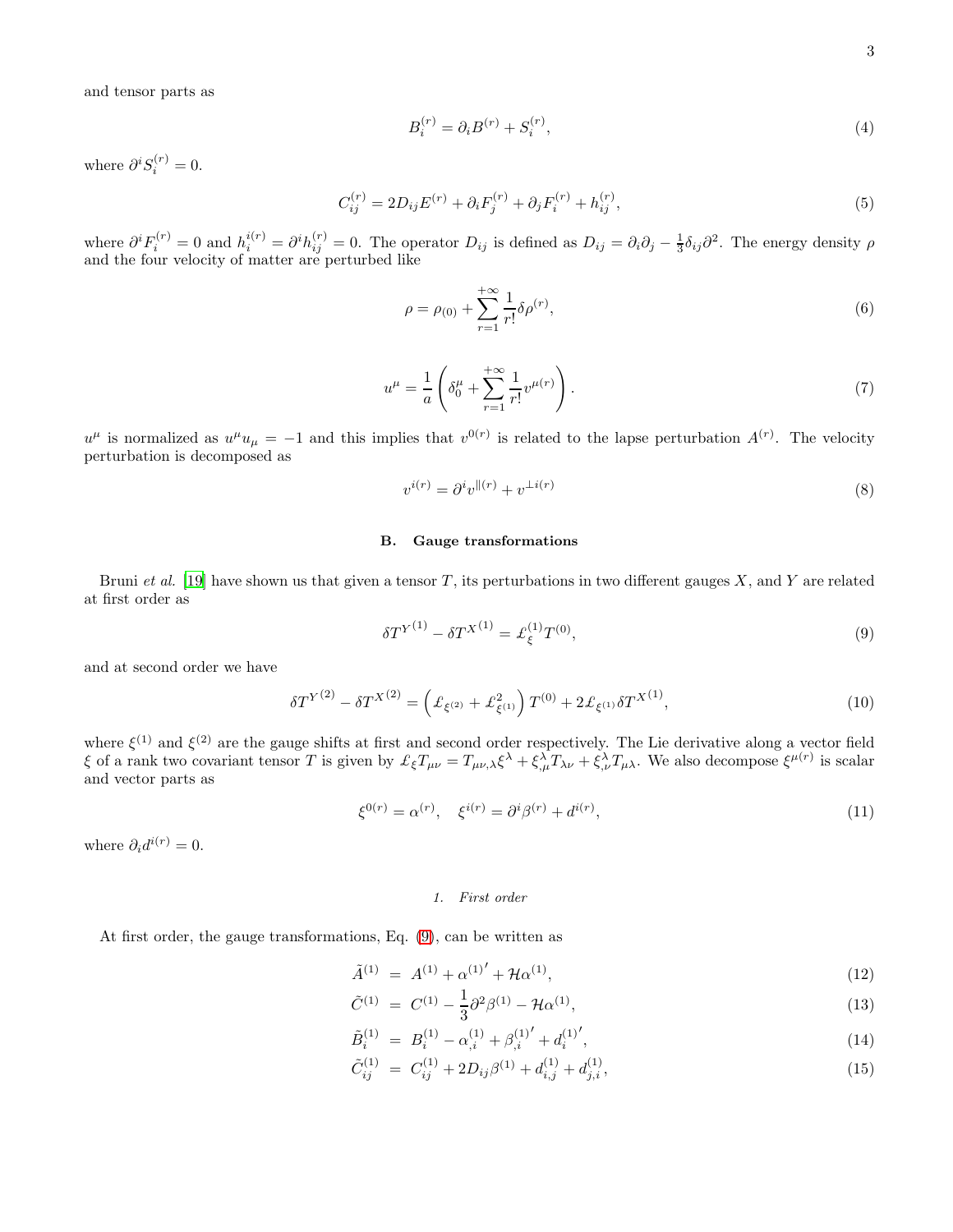where prime denotes the derivative with respect to conformal time and the conformal Hubble rate is  $\mathcal{H} = \frac{a'}{a}$  $\frac{a'}{a}$ . The last two equations imply

<span id="page-3-0"></span>
$$
\tilde{B}^{(1)} = B^{(1)} - \alpha^{(1)} + \beta^{(1)'}.
$$
\n(16)

$$
\tilde{S}_i^{(1)} = S_i^{(1)} + d_i^{(1)'},\tag{17}
$$

$$
\tilde{E}^{(1)} = E^{(1)} + \beta^{(1)}, \tag{18}
$$

$$
\tilde{F}_i^{(1)} = F_i^{(1)} + d_i^{(1)},\tag{19}
$$

$$
\tilde{h}_{ij}^{(1)} = h_{ij}^{(1)}.
$$
\n(20)

Four dimensional scalars, like the energy density or the pressure, have the transformation rule

<span id="page-3-1"></span>
$$
\delta \tilde{\rho} = \delta \rho + {\rho^{(0)}}' \alpha^{(1)}, \quad \delta \tilde{P} = \delta P + P^{(0)}' \alpha^{(1)}.
$$
\n(21)

The spatial component of the four velocity transform as

$$
\tilde{v}^{i(1)} = v^{i(1)} - \partial^i \beta^{(1)'} - d^{i(1)'},\tag{22}
$$

or equivalently

$$
\tilde{v}^{\parallel(1)} = v^{\parallel(1)} - \beta^{(1)'}, \quad \tilde{v}^{\perp i(1)} = v^{\perp i(1)} - d^{i(1)'},\tag{23}
$$

while the temporal component transforms as  $A^{(1)}$  because of the normalization constraint  $v^{0(1)} = -A^{(1)}$ .

Following Bardeen [\[32\]](#page-18-15), we can define gauge invariant quantities by specifying completely the choice of coordinates. The longitudinal or Poisson gauge is defined at first order by requiring  $B_P^{(1)} = E_P^{(1)} = 0$ , which from Eqs. [\(16\)](#page-3-0) and [\(18\)](#page-3-0) fixes  $\beta_P^{(1)} = -E^{(1)}$  and  $\alpha_P^{(1)} = B^{(1)} - E^{(1)}$ , where the subscript P denotes the Poisson gauge quantity. The remaining scalar metric perturbations then have the gauge invariant definitions

$$
\Phi \equiv A_P^{(1)} = A^{(1)} + \mathcal{H}\left(B^{(1)} - E^{(1)'}\right) + \left(B^{(1)} - E^{(1)'}\right)',\tag{24}
$$

$$
\Psi \equiv C_P^{(1)} = C^{(1)} - \mathcal{H}\left(B^{(1)} - E^{(1)'}\right) + \frac{1}{3}\partial^2 E^{(1)},\tag{25}
$$

The gauge-invariant density perturbation corresponding to density perturbations in this specific gauge is, from Eq.[\(21\)](#page-3-1),

$$
\delta \rho_P^{(1)} = \delta \rho + \rho^{(0)'} \left( B^{(1)} - E^{(1)'} \right) \,. \tag{26}
$$

An alternative set of gauge invariant variables can be constructed by working on uniform-density hypersurfaces for which  $\delta \rho_{UD} = 0$ , which from Eq. [\(21\)](#page-3-1) fixes  $\alpha_{UD}^{(1)} = -\delta \rho / \rho^{(0)'}$ . The curvature perturbation in the uniform density gauge is thus the gauge invariant variable

$$
-\zeta \equiv C_{UD}^{(1)} + \frac{1}{3}\partial^2 E_{UD}^{(1)} = C^{(1)} + \frac{1}{3}\partial^2 E^{(1)} + \frac{\mathcal{H}}{\rho^{(0)'}},\tag{27}
$$

Here and in the rest of this work we have choose the threading of the time slices,  $\beta_{UD}^{(1)} = -E^{(1)}$ , such that  $E_{UD}^{(1)} = 0$ . The gauge invariant definition of the scalar part of the shift vector [\(16\)](#page-3-0) in the uniform density gauge is given as

<span id="page-3-3"></span>
$$
B_{UD}^{(1)} = B^{(1)} - E^{(1)\prime} + \frac{\delta \rho^{(1)}}{\rho^{(0)\prime}} = \frac{\delta \rho_P^{(1)}}{\rho^{(0)\prime}} = -\left(\frac{\zeta + \Psi}{\mathcal{H}}\right). \tag{28}
$$

In the absence of anisotropic stress, the Einstein equations in the Poisson gauge require  $\Phi = \Psi$  and the energy constraint equation gives a relation between the curvature perturbation in the uniform-density and Poisson gauges

<span id="page-3-2"></span>
$$
\zeta = -\frac{2\mathcal{H}^2 - \mathcal{H}'}{\mathcal{H}^2 - \mathcal{H}'}\Psi - \frac{\mathcal{H}}{\mathcal{H}^2 - \mathcal{H}'}\Psi' + \frac{1}{3\left(\mathcal{H}^2 - \mathcal{H}'\right)}\partial^2\Psi.
$$
\n(29)

In the next section, when writing the equations of motion for second order tensor perturbation, we will neglect terms with more than two spatial gradients. We also ignore non-adiabatic perturbations. This implies that we can take  $\zeta' = 0$  at zeroth order in the gradient expansion. The scalar part of the Einstein equations gives

<span id="page-3-4"></span>
$$
a^{-2} \left( 6\mathcal{H}(C^{(1)'} + \mathcal{H}A^{(1)}) - 2\partial^2 C^{(1)} \right) = -\kappa_G^2 \delta \rho^{(1)},\tag{30}
$$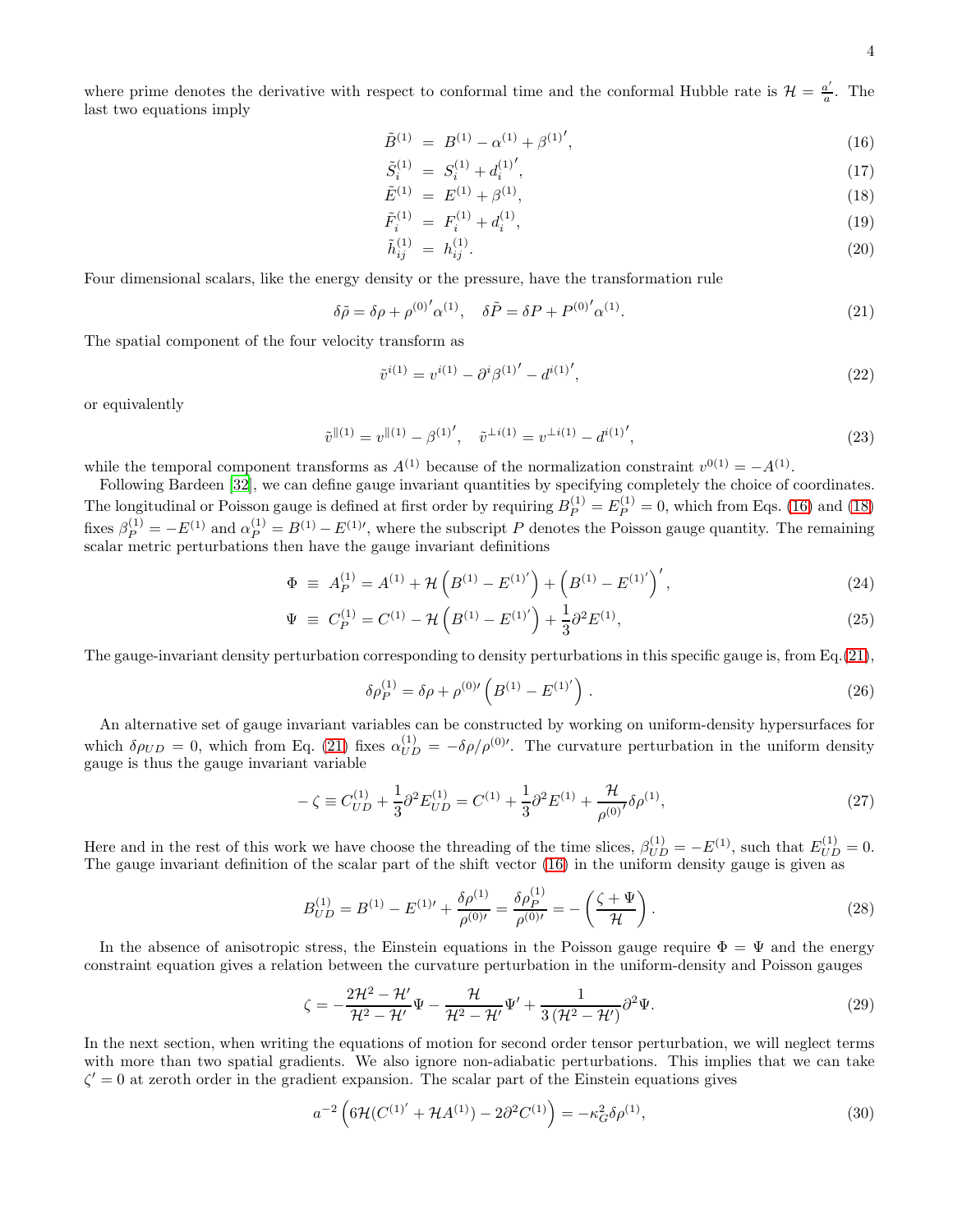where  $\kappa_G$  is the gravitational constant. In the uniform-density gauge  $\delta \rho^{(1)} = 0$ , thus on large scales  $A_{UD} = 0$ . For a perfect fluid with a constant equation of state w we have  $\zeta = V =$ constant on large scales, and Eq. [\(29\)](#page-3-2) gives the solution

<span id="page-4-3"></span>
$$
\Psi = -\frac{3+3w}{5+3w}V + W\eta^{-\frac{5+3w}{1+3w}},\tag{31}
$$

where  $W = W(\mathbf{x})$  is a constant of integration to be determined by the first order junction conditions. If  $w = 1/3$ , the previous equation simplifies to give

$$
\Psi = -\frac{2}{3}V + W\eta^{-3}.\tag{32}
$$

#### 2. Second order

The second-order gauge transformation can be found in Bruni *et al.* For the trace-free spatial metric perturbation it reads

<span id="page-4-0"></span>
$$
\tilde{C}_{ij}^{(2)} = C_{ij}^{(2)} + 2\left(C_{ij}^{(1)'} + 2\mathcal{H}C_{ij}^{(1)}\right)\alpha^{(1)} + 2C_{ij,k}^{(1)}\xi^{k(1)} \n+ 2\left(-4C^{(1)} + \alpha^{(1)}\partial_0 + \xi^{k(1)}\partial_k + 4\mathcal{H}\alpha^{(1)}\right)\left(d_{(i,j)}^{(1)} + D_{ij}\beta^{(1)}\right) \n+ 2\left[\left(2B_{(i)}^{(1)} - \alpha_{,(i)}^{(1)} + \xi_{(i)}^{(1)}'\right)\alpha_{,j}^{(1)} - \frac{1}{3}\delta_{ij}\left(2B^{k(1)} - \alpha^{k(1)} + \xi^{k(1)}'\right)\alpha_{,k}^{(1)}\right] \n+ 2\left[\left(2C_{(i|k|)}^{(1)} + \xi_{k,(i}^{(1)} + \xi_{(i,|k|)}^{(1)}\right)\xi_{,j}^{(1)k} - \frac{1}{3}\delta_{ij}\left(2C_{lk}^{(1)} + \xi_{k,l}^{(1)} + \xi_{l,k}^{(1)}\right)\xi^{k,l(1)}\right] \n+ 2\left(d_{(i,j)}^{(2)} + D_{ij}\beta^{(2)}\right).
$$
\n(33)

We can define gauge invariant second order tensor perturbations in the Poisson gauge as

<span id="page-4-1"></span>
$$
\tilde{h}_{ij\ P}^{(2)} = h_{ij}^{(2)} + 2 \bigg[ \left( C_{ij}^{(1)'} + 2\mathcal{H} C_{ij}^{(1)} \right) \alpha^{(1)} + C_{ij,k}^{(1)} \xi^{k(1)} \n+ \left( -4C^{(1)} + \alpha^{(1)}\partial_0 + \xi^{k(1)}\partial_k + 4\mathcal{H}\alpha^{(1)} \right) \left( d_{(i,j)}^{(1)} + D_{ij}\beta^{(1)} \right) \n+ \left( 2B_{(i}^{(1)} - \alpha_{,(i)}^{(1)} + \xi_{(i)}^{(1)'} \right) \alpha_{,j)}^{(1)} + \left( 2C_{(i|k|)}^{(1)} + \xi_{k,(i}^{(1)} + \xi_{(i,|k|)}^{(1)} \right) \xi_{,j}^{(1)k} \bigg]^{TT},
$$
\n(34)

where all the quantities in the r.h.s. of the previous equation are in an arbitrary gauge and the parameters of the gauge transformations are explicitly given as  $\alpha^{(1)} = B^{(1)} - E^{(1)'}, \beta^{(1)} = -E^{(1)}, d_i^{(1)} = -F_i^{(1)}$  and  $\xi^{i(1)} = \partial^i \beta^{(1)} + d^{i(1)}$ . In a similar way, a gauge invariant definition of the uniform density second order tensor perturbation is

<span id="page-4-2"></span>
$$
\tilde{h}_{ij\;UD}^{(2)} = h_{ij}^{(2)} + 2 \left[ \left( C_{ij}^{(1)'} + 2\mathcal{H}C_{ij}^{(1)} \right) \alpha^{(1)} + C_{ij,k}^{(1)} \xi^{k(1)} + \left( -4C^{(1)} + \alpha^{(1)}\partial_0 + \xi^{k(1)}\partial_k + 4\mathcal{H}\alpha^{(1)} \right) \left( d_{(i,j)}^{(1)} + D_{ij}\beta^{(1)} \right) + \left( 2B_{(i}^{(1)} - \alpha_{,i}^{(1)} + \xi_{(i)}^{(1')'} \right) \alpha_{,j)}^{(1)} + \left( 2C_{(i|k|)}^{(1)} + \xi_{k,(i}^{(1)} + \xi_{(i,|k|)}^{(1)} \right) \xi_{,j}^{(1)k} \right]^{TT},
$$
\n(35)

where  $\alpha^{(1)} = -\delta \rho^{(1)}/\rho^{(0)'}, \beta^{(1)} = -E^{(1)}, d_i^{(1)} = -F_i^{(1)}$  and  $\xi^{i(1)} = \partial^i \beta^{(1)} + d^{i(1)}$ .

In this work, we will neglect the effect of first-order vector and tensor perturbations in order to simplify the secondorder equations as much as possible. In many models of the very early universe, such as slow-roll inflation which we consider later, vector and tensor perturbations are suppressed with respect to scalar perturbations. First-order primordial vector and tensor perturbations, if they do exist, would provide an additional, independent source of second-order gravitational waves.

We choose to set  $E^{(r)}$  to zero in both Poisson and uniform density gauges. This implies that in the gauge transformations between these two gauges the parameter  $\beta^{(1)}$  is zero (and  $d^{i(1)} = 0$ ). The first order temporal gauge shift,  $\alpha^{(1)}$ , is given in Table I. For example, if we start in the Poisson gauge and if we do a gauge change with  $\alpha^{(1)} = -\delta \rho^{(1)}/\rho^{(0)}$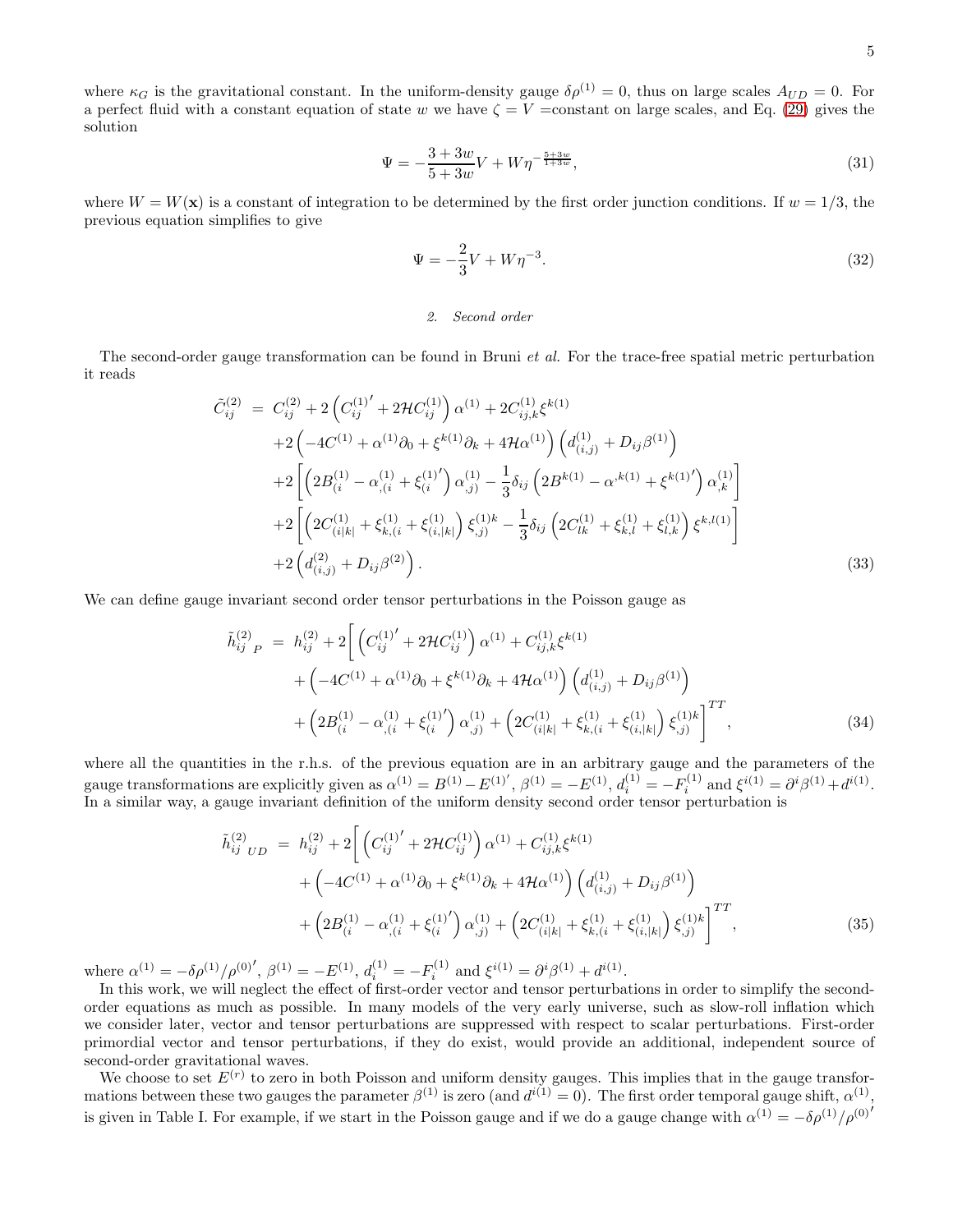TABLE I: Time gauge shift  $\alpha^{(1)}$  at first order between our different gauges.

|                 | Poisson   | Uniform density                  |
|-----------------|-----------|----------------------------------|
| Poisson         |           | $-\delta \rho^{(1)}/\rho^{(0)'}$ |
| Uniform density | $R^{(1)}$ |                                  |

then we obtain the quantity in the uniform density gauge (tilde gauge), as given in Eqs. [\(12-15\)](#page-2-1). The Poisson gauge is defined by  $B^{(1)} = E^{(1)} = F_i^{(1)} = 0$  and the uniform density gauge is  $\delta \rho^{(1)} = E^{(1)} = F_i^{(1)} = 0$ . With the previous assumptions and with the choice  $E^{(1)} = 0$ , the gauge transformation equation [\(33\)](#page-4-0) for the traceless perturbation  $C_{ij}^{(2)}$ simplifies considerably to

$$
\tilde{C}_{ij}^{(2)} = C_{ij}^{(2)} + 2 \left[ \left( 2B_{(i)}^{(1)} - \alpha_{,i}^{(1)} \right) \alpha_{,j}^{(1)} - \frac{1}{3} \delta_{ij} \left( 2B^{k(1)} - \alpha^{,k(1)} \right) \alpha_{,k}^{(1)} \right] + 2 \left( d_{(i,j)}^{(2)} + D_{ij} \beta^{(2)} \right),\tag{36}
$$

which gives the following rule for transforming second order tensors

<span id="page-5-1"></span>
$$
\tilde{h}_{ij}^{(2)} = h_{ij}^{(2)} + 2 \left[ \left( 2B_{(i)}^{(1)} - \alpha_{,(i)}^{(1)} \right) \alpha_{,j}^{(1)} \right]^{TT}, \tag{37}
$$

where  $TT$  means the transverse and traceless part of the terms in between square brackets. In the case of transforming from the Poisson gauge to the uniform density gauge the previous equation further simplifies to give

<span id="page-5-0"></span>
$$
\tilde{h}_{ij\;UD}^{(2)} - h_{ij\;P}^{(2)} = \frac{2}{\mathcal{H}^2} \left[ (\zeta + \Psi)(\zeta + \Psi)_{,ij} \right]^{TT} . \tag{38}
$$

The right-hand-side of this equation leads to different solutions for second-order tensor perturbation in uniform-density or Poisson gauges. Nonetheless we have constructed gauge-invariant expressions, [\(34\)](#page-4-1) and [\(35\)](#page-4-2), for the second-order tensor perturbation in the uniform-density and Poisson gauges, and the difference between them is also manifestly gauge-invariant.

## III. TENSOR PERTURBATION EQUATIONS

In this section, we will solve the first and second-order large-scale equations of motion for tensor perturbations in a fluid with a constant equation of state, in both the Poisson and the uniform-density gauges. At the end of the section, we shall present the second-order gauge transformations and the relations between the integration constants that appear in the two gauges.

#### A. First order

The first order tensor perturbation is gauge invariant and its equation of motion on large scales is:

$$
h_{ij}^{(1)''} + 2\mathcal{H}h_{ij}^{(1)'} = 0,\t\t(39)
$$

that can be easily solved

$$
h_{ij}^{(1)} = Y_{ij} + Z_{ij} \eta^{-\frac{3-3w}{1+3w}},\tag{40}
$$

where  $Y_{ij}$  and  $Z_{ij}$  are transverse and traceless integration constants to be determined by the initial conditions. During matter or radiation eras,  $Z_{ij}$  is a decaying mode and the growing mode is constant in time, as expected for first-order gauge invariant tensor perturbations on super-horizon scales.

#### B. Second order

In this subsection we will present the equation of motion for second order tensor perturbations in the uniform density gauge and in the Poisson gauge. Note that we neglect first order vector and tensor perturbations and we choose  $E^{(r)} = 0$ . We also ignore first and second order anisotropic stress.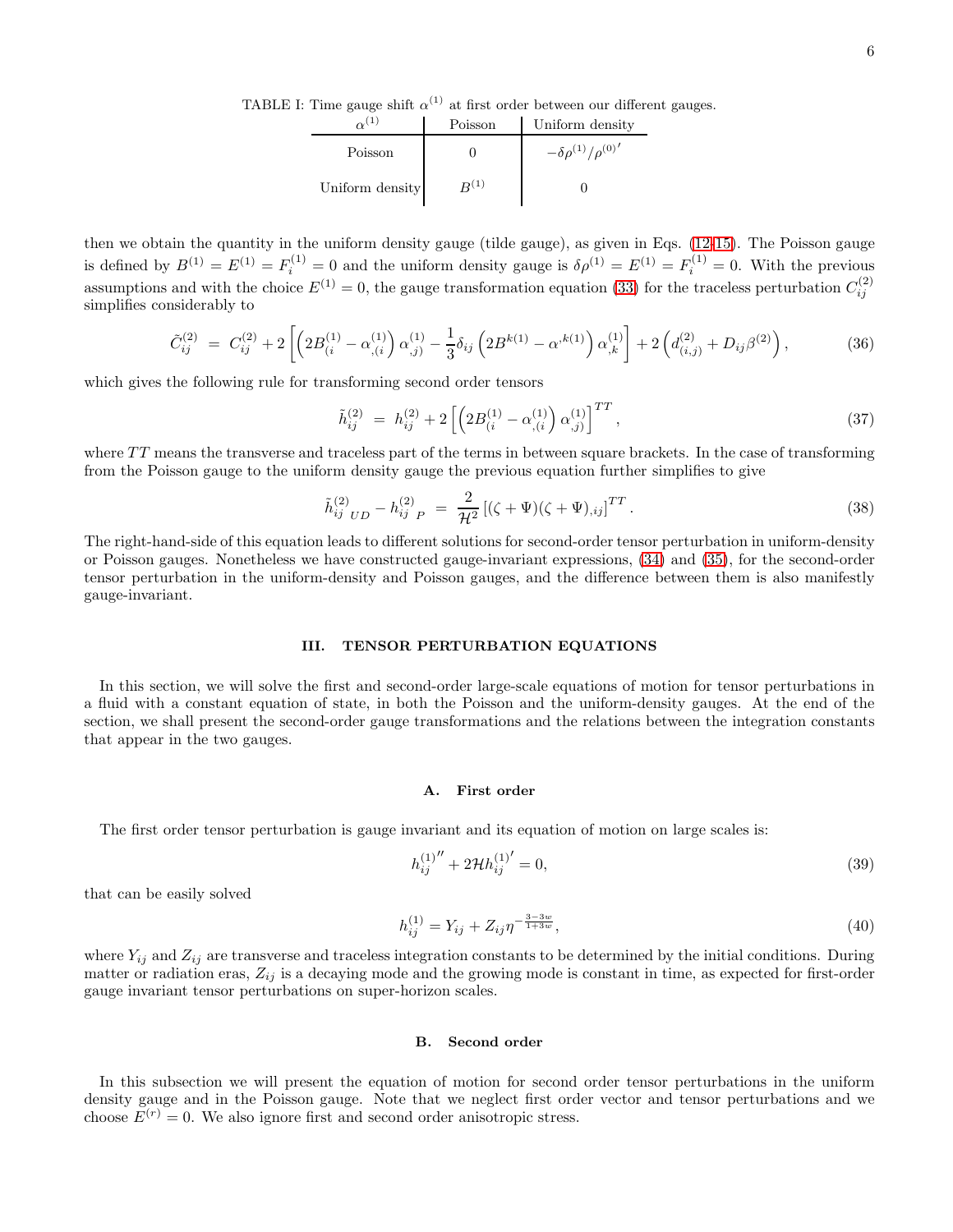Using the second order Einstein equations from Bartolo et al. review [\[33\]](#page-18-16) we get

<span id="page-6-1"></span>
$$
G_j^{i(2)}^{TT} = \kappa_G^2 T_j^{i(2)}^{TT},\tag{41}
$$

where

$$
T_j^{i(2)}^{TT} = \left(\rho^{(0)} + P^{(0)}\right) \left[\partial^i v^{\parallel(1)} \left(\partial_j v^{\parallel(1)} + \partial_j B^{(1)}\right)\right]^{TT},\tag{42}
$$

$$
G_j^{i(2)}^{TT} = a^{-2} \left( \frac{1}{4} h_j^{i(2)''} + \frac{1}{2} \mathcal{H} h_j^{i(2)'} - \frac{1}{4} \partial^2 h_j^{i(2)} \right)
$$
  
\n
$$
+ a^{-2} \left[ \partial^i A \partial_j A + 2 A \partial^i \partial_j A - 2 C \partial^i \partial_j A - \partial_j A \partial^i C - \partial^i A \partial_j C + 3 \partial^i C \partial_j C + 4 C \partial^i \partial_j C \right]
$$
  
\n
$$
+ 2 \mathcal{H} \partial^i B \partial_j A + 4 \mathcal{H} A \partial^i \partial_j B + A' \partial^i \partial_j B + 2 A \partial^i \partial_j B' + \partial^2 B \partial^i \partial_j B - \partial_j \partial^k B \partial^i \partial_k B
$$
  
\n
$$
- 2 \mathcal{H} \partial^i C \partial_j B - 2 \mathcal{H} \partial^i B \partial_j C - \partial^i C' \partial_j B + \partial_j C' \partial^i B - \partial^i C \partial_j B' - \partial_j C \partial^i B' - 2 C \partial^i \partial_j B'
$$
  
\n
$$
+ C' \partial^i \partial_j B - 4 \mathcal{H} C \partial_j \partial^i B \right]^{TT},
$$
  
\n(43)

where in the previous equation we omitted the superscript (1) to indicate the order of the perturbations and we corrected the typos of equation (A.43) of Ref. [\[33\]](#page-18-16).

# 1. Poisson gauge

The equation of motion for second-order tensor perturbations in the Poisson gauge is known and can be found in Baumann *et al.* [\[14\]](#page-18-5) (see also [\[8](#page-17-6), [25,](#page-18-10) [34\]](#page-18-17)). Under our assumptions (for constant w) it simplifies to

<span id="page-6-0"></span>
$$
h_{ij\ P}^{(2)''} + 2\mathcal{H}h_{ij\ P}^{(2)'} - \partial^2 h_{ij\ P}^{(2)} = 8 \left[ \partial_i \Psi \partial_j \Psi + \frac{2}{3\left(1+w\right)\mathcal{H}^2} \partial_i \left(\Psi' + \mathcal{H}\Psi\right) \partial_j \left(\Psi' + \mathcal{H}\Psi\right) \right]^{TT} . \tag{44}
$$

Using the solution for  $\Psi$  as in equation [\(31\)](#page-4-3), the equation of motion can be written in a simple form as

<span id="page-6-3"></span>
$$
h_{ij\ P}^{(2)''} + 2\mathcal{H}h_{ij\ P}^{(2)'} = 8\frac{3+3w}{5+3w} \left[ \partial_i V \partial_j V \right]^{TT} + 4(5+3w) \left[ \partial_i W \partial_j W \right]^{TT} \eta^{-2\frac{5+3w}{1+3w}}.
$$
 (45)

where we drop the gradient terms on the left-hand-side of [\(44\)](#page-6-0). This is the equation of motion for second-order tensor perturbations, at leading order in a gradient expansion. It can be solved to give

<span id="page-6-4"></span>
$$
h_{ij\ P}^{(2)} = Y_{ij\ P} + Z_{ij\ P} \eta^{-\frac{3-3w}{1+3w}} + 4 \frac{(1+3w)(3+3w)}{(5+3w)^2} \left[ \partial_i V \partial_j V \right]^{TT} \eta^2 + \frac{(1+3w)^2}{2} \left[ \partial_i W \partial_j W \right]^{TT} \eta^{-\frac{8}{1+3w}}, \tag{46}
$$

where  $Y_{ij}$  and  $Z_{ij}$  are integration constants.

## 2. Uniform density gauge

Using Einstein equations [\(41\)](#page-6-1), we can derive the equation of motion for second-order tensor perturbations in the uniform-density gauge as

<span id="page-6-2"></span>
$$
h_j^{i(2)''}{}_{UD} + 2\mathcal{H}h_j^{i(2)'}{}_{UD} - \partial^2 h_j^{i(2)}{}_{UD} = -4S_{ij}^{TT},\tag{47}
$$

where the source is given by

$$
S_{ij} = \partial^i A \partial_j A + 2A \partial^i \partial_j A + 2\zeta \partial^i \partial_j A + \partial_j A \partial^i \zeta + \partial^i A \partial_j \zeta + 3\partial^i \zeta \partial_j \zeta + 4\zeta \partial^i \partial_j \zeta + 2H \partial^i B \partial_j A + 4H A \partial^i \partial_j B + A' \partial^i \partial_j B + 2A \partial^i \partial_j B' + \partial^2 B \partial^i \partial_j B - \partial_j \partial^k B \partial^i \partial_k B + 2H \partial^i \zeta \partial_j B + 2H \partial^i B \partial_j \zeta + \partial^i \zeta' \partial_j B - \partial_j \zeta' \partial^i B + \partial^i \zeta \partial_j B' + \partial_j \zeta \partial^i B' + 2\zeta \partial^i \partial_j B' - \zeta' \partial^i \partial_j B + 4H \zeta \partial_j \partial^i B - \frac{3}{2} \partial_j (-\zeta' + H A) \partial^{-2} \partial^i \left( \zeta' + \frac{H}{\rho^{(0)} + P^{(0)}} \delta P \right),
$$
\n(48)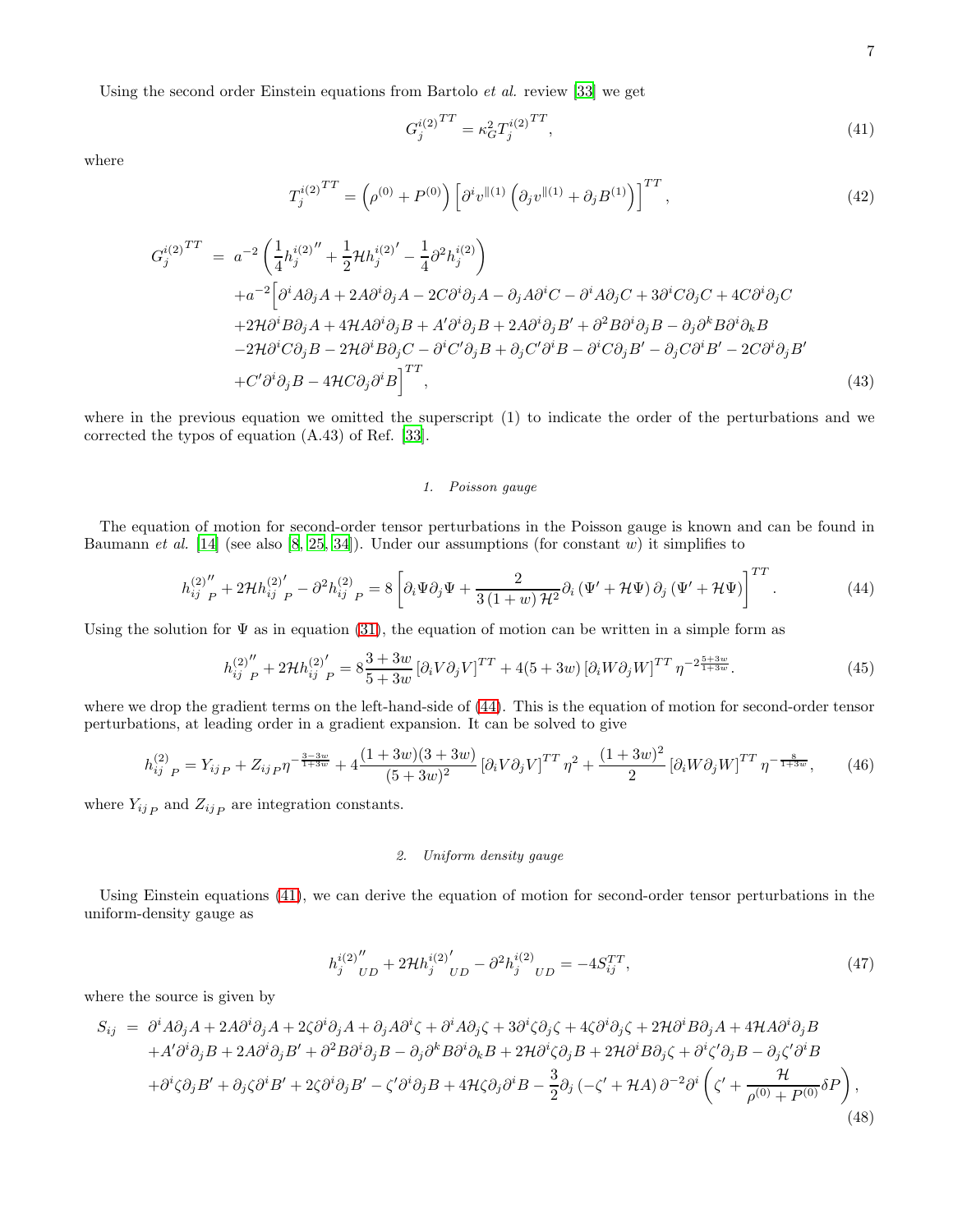8

and we have used the first-order Einstein equations to simplify the result. Using Eqs. [\(28\)](#page-3-3), [\(31\)](#page-4-3),  $A_{UD} = 0$  on large scales, ignoring higher derivatives terms and the gradient term on the left-hand-side of [\(47\)](#page-6-2), we can write the equation of motion [\(47\)](#page-6-2) for second-order tensor perturbations in the uniform-density gauge at leading order in a gradient expansion as

<span id="page-7-0"></span>
$$
h_{ij\;UD}^{(2)''} + 2\mathcal{H}h_{ij\;UD}^{(2)'} = 4\left[\partial_i V \partial_j V\right]^{TT}.
$$
\n(49)

This can be easily solved

<span id="page-7-4"></span>
$$
h_{ij\;UD}^{(2)} = Y_{ij\;UD} + Z_{ij\;UD}\eta^{-\frac{3-3w}{1+3w}} + 2\frac{1+3w}{5+3w} \left[\partial_i V \partial_j V\right]^{TT} \eta^2,\tag{50}
$$

where  $Y_{ijUD}$  and  $Z_{ijUD}$  are integration constants to be determined by the initial conditions.

The second-order gauge transformation [\(38\)](#page-5-0) between these two gauges is

<span id="page-7-1"></span>
$$
h_{ij\;UD}^{(2)} = h_{ij\;P}^{(2)} - 2\left(\frac{1+3w}{5+3w}\right)^2 \left[\partial_i V \partial_j V\right]^{TT} \eta^2 - \frac{(1+3w)^2}{2} \left[\partial_i W \partial_j W\right]^{TT} \eta^{-\frac{8}{1+3w}} -\frac{(1+3w)^2}{5+3w} \left[\partial_i W \partial_j V + \partial_j W \partial_i V\right]^{TT} \eta^{-\frac{3+3w}{1+3w}}.
$$
(51)

We have checked that Eqs. [\(49\)](#page-7-0) and [\(45\)](#page-6-3) are related by [\(51\)](#page-7-1) (ignoring higher gradients). This provides a good consistency check on our calculation. In a similar way, one can confirm that the solutions of Eqs. [\(49\)](#page-7-0) and [\(45\)](#page-6-3) are related by [\(51\)](#page-7-1), and we get two relations between the integration constants in the two gauges as

<span id="page-7-5"></span>
$$
Y_{ijP} = Y_{ijUD},
$$
  
\n
$$
Z_{ijP} = Z_{ijUD} + \frac{(1+3w)^2}{5+3w} [\partial_i W \partial_j V + \partial_j W \partial_i V]^{TT}.
$$
\n(52)

We note that the gauge-dependence of the second-order tensor perturbation, [\(51\)](#page-7-1), affects only the amplitude of the time-dependent parts of the perturbation in Poisson or uniform-density gauges, and leaves the growing mode,  $Y_{ii}$ , unaffected on large scales.

# <span id="page-7-3"></span>IV. MATCHING CONDITIONS

In this section, we shall derive the matching conditions for the metric and the extrinsic curvature up to second order. These matching conditions are applicable on large scales and when there is an abrupt change in the expansion rate at the matching surface. We will first consider the case where this transition happens at a specific energy density, as it does for adiabatic perturbations. We will then discuss the more general situation, where the transition is not determined by the density but by some other field  $\chi$ . We call this case the non-adiabatic matching. (See section 9 of Ref.[\[24](#page-18-9)] for the definition of non-adiabatic perturbations of multiple fluids or fields.) In the final subsection, we will apply these matching conditions to the second-order tensor perturbations coming from first-order scalar-perturbations.

Matching the induced metric and extrinsic curvature of a uniform-density or uniform- $\chi$  hypersurface specifies a physical model for the matching, but does not specify the gauge. We will choose to work in a gauge in which the matching surface coincides with a constant- $\eta$  hypersurface. This is not a physical restriction; it is simply a choice of gauge, reflecting our freedom to choose the time-slicing.

The metric of the constant  $\eta$  hypersurfaces (in the perturbed spacetime) is

<span id="page-7-2"></span>
$$
q_{ij} = g_{ij} = a(\eta)^2 \left[ \left( 1 - 2 \sum_{r=1}^{+\infty} \frac{1}{r!} C^{(r)} \right) \delta_{ij} + \sum_{r=1}^{+\infty} \frac{1}{r!} C^{(r)}_{ij} \right]. \tag{53}
$$

The unit time-like vector field orthogonal to these surfaces is  $N^{\mu} = (N^0, N^i)$  with the normalization  $N^{\mu}N_{\mu} = -1$ .  $q_{ij}$ is given by  $q_{\mu\nu} = g_{\mu\nu} + N_{\mu}N_{\nu}$  which together with equation [\(53\)](#page-7-2) implies  $N_{\mu} = (N_0, \mathbf{0})$ . The inverse induced metric is  $q^{\mu\nu} = g^{\mu\nu} + N^{\mu}N^{\nu}$  and it gives

$$
q^{ij(0)} = g^{ij(0)}, \quad q^{ij(1)} = g^{ij(1)}, \quad q^{ij(2)} = g^{ij(2)} + a^{-2} B^{i(1)} B^{j(1)}.
$$
\n
$$
(54)
$$

The extrinsic curvature of the constant  $\eta$  hypersurfaces is

$$
K_{\mu\nu} = \frac{1}{2} \mathcal{L}_{N^{\lambda}} q_{\mu\nu} = \frac{1}{2} \left( q_{\mu\nu,\sigma} N^{\sigma} + N^{\sigma}_{,\mu} q_{\sigma\nu} + N^{\sigma}_{,\nu} q_{\mu\sigma} \right). \tag{55}
$$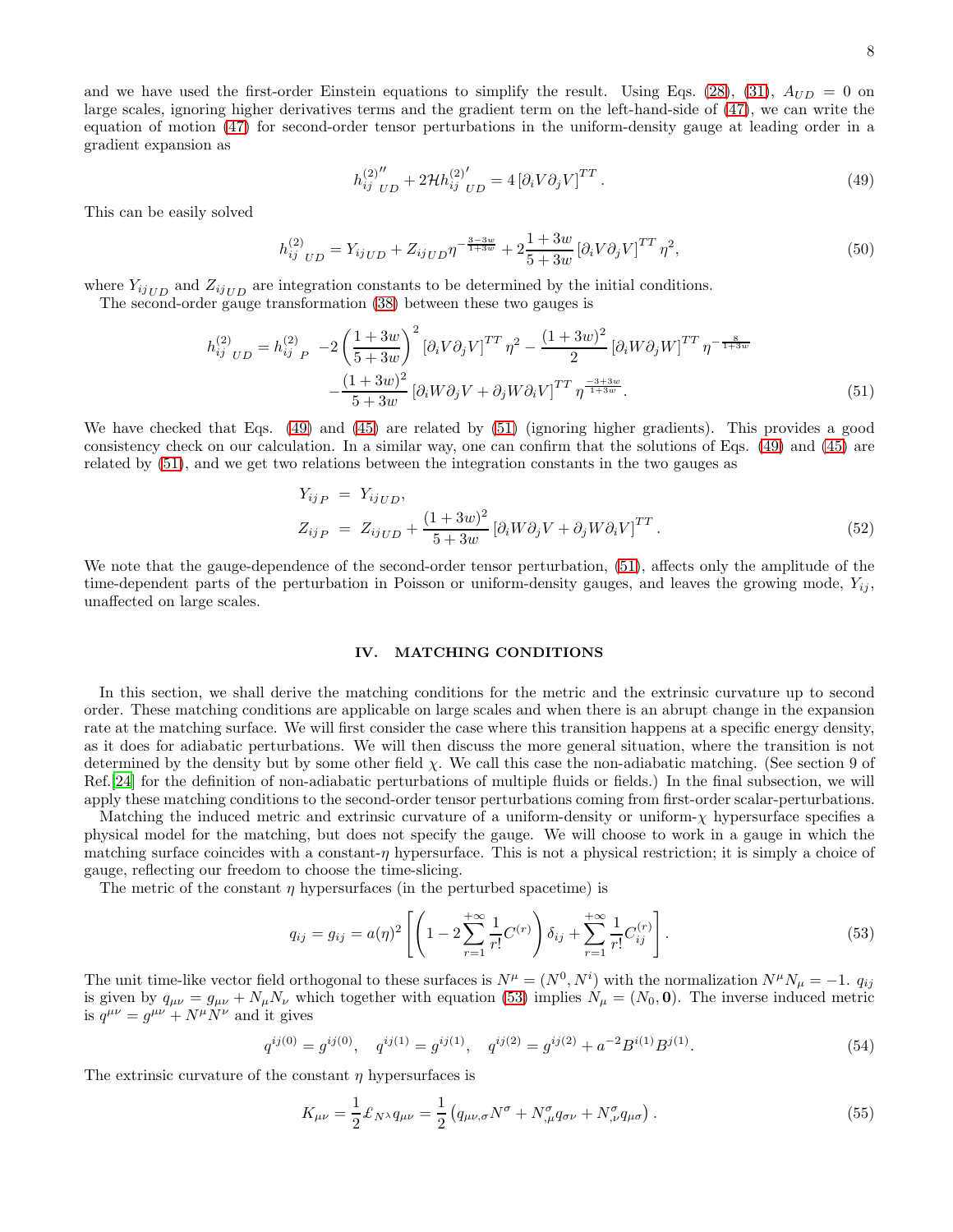Defining the trace and the traceless parts of the extrinsic curvature like

$$
K = q^{ij} K_{ij}, \quad \tilde{K}_{ij} = K_{ij} - \frac{1}{3} q_{ij} K,
$$
\n(56)

the junction conditions are

<span id="page-8-0"></span>
$$
[q_{ij}]_{-}^{+} = 0, \quad [K_{ij}]_{-}^{+} = 0,\tag{57}
$$

which are equivalent to

$$
[q_{ij}]_{-}^{+} = 0, \quad \left[\tilde{K}_{ij}\right]_{-}^{+} = 0, \quad [K]_{-}^{+} = 0.
$$
\n(58)

# A. Background

In the background,

$$
N^{0(0)} = \pm a^{-1}, \quad N^{i(0)} = 0, \quad N_0^{(0)} = \pm a,\tag{59}
$$

and

$$
K_{ij}^{(0)} = \mp a'\delta_{ij}.\tag{60}
$$

Therefore

$$
K^{(0)} = \pm 3 \frac{\mathcal{H}}{a}, \quad \tilde{K}_{ij}^{(0)} = 0. \tag{61}
$$

Continuity of the induced metric and its extrinsic curvature, Eq.  $(57)$ , at zeroth-order thus requires that a and a' are continuous, i.e.,

<span id="page-8-1"></span>
$$
[a]_{-}^{+} = 0, \quad [\mathcal{H}]_{-}^{+} = 0. \tag{62}
$$

These matching conditions can be used to give the initial conditions for the scale factor and its derivative after a sudden transition in the equation of state from a  $w_$  era to a  $w_+$  era (such as from inflation to a radiation domination era). The solution of the background Einstein equations for the conformal Hubble rate is

$$
\mathcal{H} = \left(\frac{1+3w}{2}\eta + C_1\right)^{-1},\tag{63}
$$

where  $C_1$  is an integration constant. From the continuity of the scale factor and its first derivative we can obtain

$$
\mathcal{H} = \left(\frac{1+3w_{-}}{2}\eta + C_{1-}\right)^{-1} \quad \text{for} \quad \eta < \eta_{*},
$$
\n
$$
\mathcal{H} = \left(\frac{1+3w_{+}}{2}\eta + C_{1+}\right)^{-1} \quad \text{for} \quad \eta_{*} < \eta,
$$
\n(64)

where the constant  $C_{1+}$  is

$$
C_{1+} = C_{1-} + \frac{3}{2}\eta_* \left( w_- - w_+ \right). \tag{65}
$$

We can write the previous equations as

$$
\mathcal{H} = \left(\frac{1+3w_{-}}{2}\eta_{-}\right)^{-1} \quad \text{for} \quad \eta_{-} < \eta_{-*},
$$
\n
$$
\mathcal{H} = \left(\frac{1+3w_{+}}{2}\eta_{+}\right)^{-1} \quad \text{for} \quad \eta_{+} < \eta_{+}, \tag{66}
$$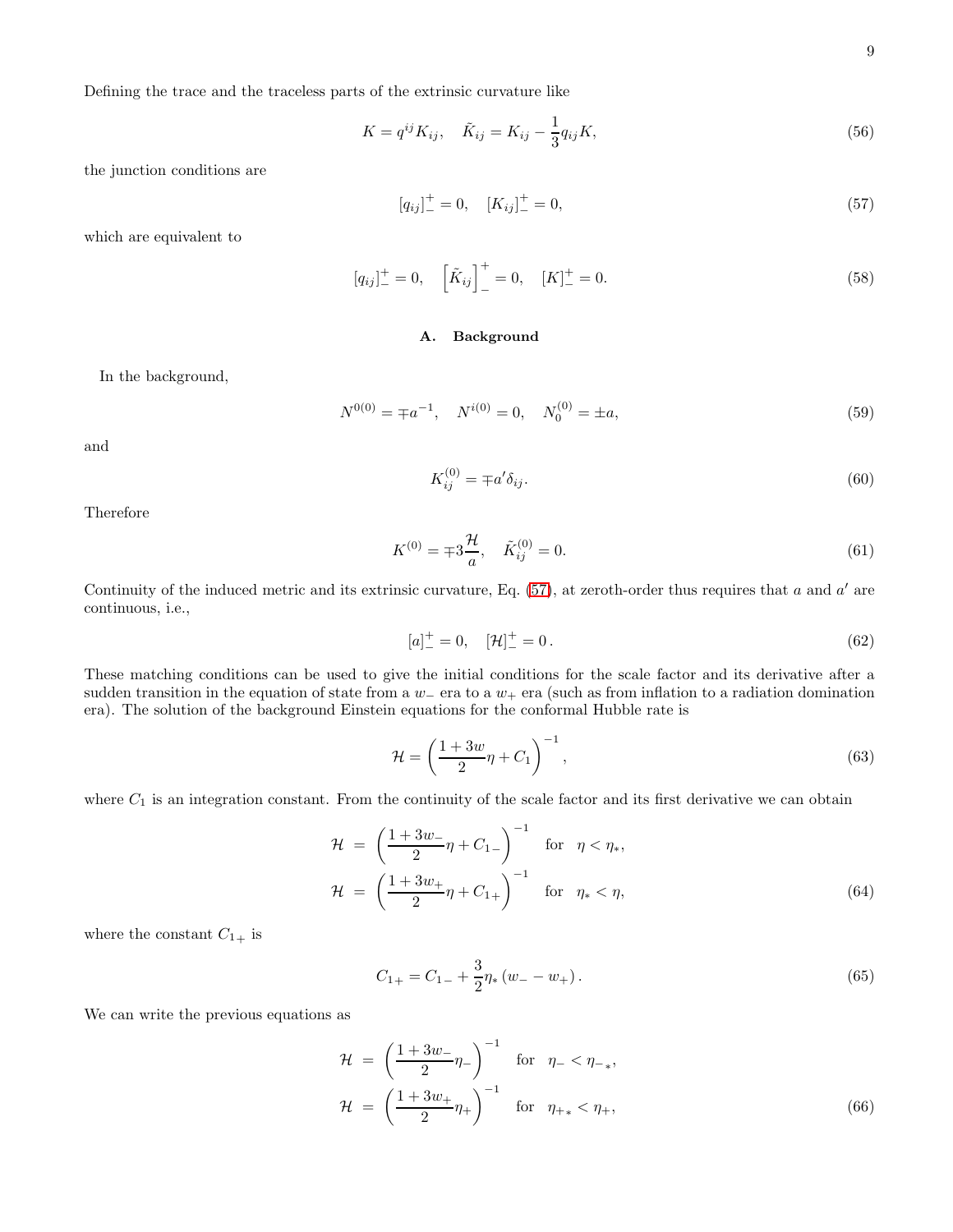where the new time variables  $\eta_\pm$  are

$$
\eta_{\pm} = \eta + \frac{2}{1 + 3w_{\pm}} C_{1\pm},\tag{67}
$$

and the transition times in the new variables are

$$
\eta_{-*} = \eta_* + \frac{2}{1+3w_-}C_{1-}, \quad \eta_{+*} = \frac{1+3w_-}{1+3w_+}\eta_* + \frac{2}{1+3w_+}C_{1-}.\tag{68}
$$

The subscripts + (−) denote that the quantity should be evaluated at a time after (before) the transition time  $\eta_*$ .

## B. At first order

The first-order matching conditions have been calculated previously in Refs. [\[29](#page-18-18)[–31\]](#page-18-14).

Continuity of the induced metric at first order leads to the conservation of the spatial metric perturbations  $C^{(1)}$ and  $C_{ij}^{(1)}$ , or equivalently

<span id="page-9-1"></span>
$$
\begin{bmatrix} C^{(1)} \end{bmatrix}_{-}^{+} = 0, \qquad \left[ E^{(1)} \right]_{-}^{+} = 0, \n\left[ F_i^{(1)} \right]_{-}^{+} = 0, \qquad \left[ h_{ij}^{(1)} \right]_{-}^{+} = 0.
$$
\n(69)

The first-order correction to the ortho-normal vector field is

$$
N^{0(1)} = \pm a^{-1} A^{(1)}, \quad N^{i(1)} = \pm a^{-1} B^{i(1)}, \quad N_0^{(1)} = \pm a A^{(1)}, \tag{70}
$$

and the extrinsic curvature is then

$$
K_{ij}^{(1)} = \pm \frac{a}{2} \left[ 2\delta_{ij} \left( 2\mathcal{H}C^{(1)} + \mathcal{H}A^{(1)} + C^{(1)'} \right) + B_{j,i}^{(1)} + B_{i,j}^{(1)} - 2\mathcal{H}C_{ij}^{(1)} - C_{ij}^{(1)'} \right],\tag{71}
$$

or equivalently

$$
K^{(1)} = \pm a^{-1} \left[ 3 \left( \mathcal{H} A^{(1)} + C^{(1)} \right) + \partial^2 B^{(1)} \right], \quad \tilde{K}_{ij}^{(1)} = \pm a \left( B_{(i,j)}^{(1)} - \frac{1}{3} \delta_{ij} \partial^2 B^{(1)} - \frac{1}{2} C_{ij}^{(1)} \right). \tag{72}
$$

The junction condition [\(57\)](#page-8-0) for the extrinsic curvature gives

<span id="page-9-0"></span>
$$
\[3\left(\mathcal{H}A^{(1)} + C^{(1)'}\right) + \partial^2 B^{(1)}\]_-^+ = 0,\tag{73}
$$

$$
\[B^{(1)} - E^{(1)'}\]_{-}^{+} = 0,\tag{74}
$$

$$
\[S_j^{(1)} - F_j^{(1)}'\]_+^+ = 0,\tag{75}
$$

$$
\[h_{ij}^{(1)'}\]_+^+ = 0.\tag{76}
$$

Note that Eq. [\(73\)](#page-9-0) combined with Eqs. [\(69\)](#page-9-1) and the Einstein equations, Eq. [\(30\)](#page-3-4), enforces continuity of energy density across the hypersurface

<span id="page-9-2"></span>
$$
\left[\delta \rho^{(1)}\right]_{-}^{+} = 0\,. \tag{77}
$$

## 1. Adiabatic matching

For adiabatic perturbations on large scales a sudden transition in the equation of state must occur at a specific density. Thus we apply the matching conditions across uniform-density hypersurface [\[29](#page-18-18)]. We can use the freedom in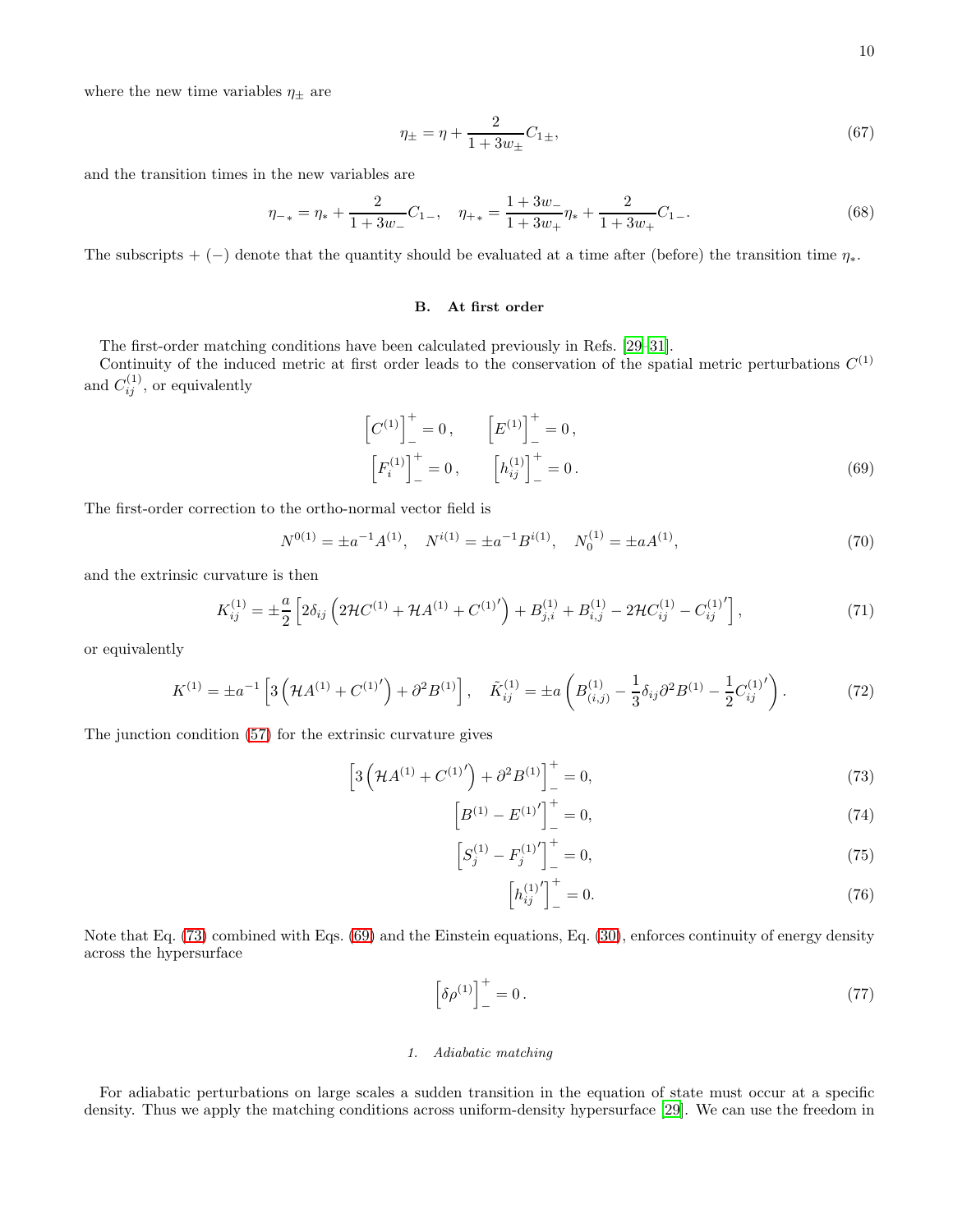the choice of spatial coordinates on the matching hypersurface to set  $E^{(1)} = 0$ . In this case the matching conditions [\(69\)](#page-9-1) and [\(74\)](#page-9-0) across a uniform-density hypersurface reduce to

<span id="page-10-0"></span>
$$
[\zeta]_{-}^{+} = 0, \qquad [\Psi]_{-}^{+} = 0. \tag{78}
$$

Note that the remaining junction condition for scalar perturbations, Eq. [\(73\)](#page-9-0), reduces to  $\zeta'$ <sup> $+$ </sup> = 0 on large scales which is automatically satisfied for adiabatic perturbations since  $\zeta' = 0$ . Taking the growing mode for adiabatic perturbations on large scales before the transition

<span id="page-10-2"></span>
$$
\Psi_{-} = -\frac{3+3w_{-}}{5+3w_{-}}V_{-} = \text{const},\tag{79}
$$

then the junction conditions [\(78\)](#page-10-0), together with the general solution for constant  $w$ , Eq. [\(31\)](#page-4-3), can be used to determine the solution of  $\Psi$  after a sudden transition as

<span id="page-10-3"></span>
$$
\Psi_{+} = -\frac{3+3w_{+}}{5+3w_{+}}V_{+} + W_{+}\eta_{+}^{-\frac{5+3w_{+}}{1+3w_{+}}},\tag{80}
$$

where  $V_+ = V_- = \zeta_-$  and the amplitude of the decaying mode,  $W_+$ , is given by

<span id="page-10-5"></span>
$$
W_{+} = \frac{3 + 3w_{+}}{5 + 3w_{+}} \eta_{+}^{\frac{5 + 3w_{+}}{1 + 3w_{+}}} \left(1 - \frac{3 + 3w_{-}}{5 + 3w_{-}} \frac{5 + 3w_{+}}{3 + 3w_{+}}\right) V_{-}.
$$
\n
$$
(81)
$$

#### 2. Non-adiabatic matching

To consider a more general matching condition we will consider the case where the transition surface is given by a fixed value of some field,  $\chi$ . The scalar metric perturbations on a uniform- $\chi$  hypersurface can be given in terms of the metric perturbations and  $\chi$ -field perturbations in an arbitrary gauge as

$$
-\zeta_{\chi} = C_{\chi}^{(1)} + \frac{1}{3} \partial^2 E_{\chi}^{(1)} = C^{(1)} + \frac{1}{3} \partial^2 E^{(1)} + \mathcal{H} \frac{\delta \chi^{(1)}}{\chi^{(0)'}},
$$
\n(82)

$$
B_{\chi}^{(1)} - E_{\chi}^{(1)\prime} = B^{(1)} - E^{(1)\prime} + \frac{\delta \chi^{(1)}}{\chi^{(0)\prime}}.
$$
\n(83)

Departures from adiabaticity are characterised by perturbations of the  $\chi$ -field with respect to the total density

$$
S_{\chi} \equiv \mathcal{H} \left( \frac{\delta \rho^{(1)}}{\rho^{(0)\prime}} - \frac{\delta \chi^{(1)}}{\chi^{(0)\prime}} \right) . \tag{84}
$$

We will recover the adiabatic matching conditions when  $S_\chi = 0$  and  $\chi$  is unperturbed on uniform-density hypersurfaces, so that the uniform- $\chi$  hypersurface coincides with a uniform-density hypersurface.

The usual gauge-invariant curvature perturbations can then be given as

$$
\zeta = \zeta_{\chi} - \mathcal{S}_{\chi},\tag{85}
$$

$$
\Psi = -\zeta_{\chi} - \mathcal{H}\left(B_{\chi}^{(1)} - E_{\chi}^{(1)}{}'\right). \tag{86}
$$

The junction conditions for scalar metric perturbations [\(69\)](#page-9-1) and [\(74\)](#page-9-0) require

<span id="page-10-1"></span>
$$
\left[\zeta_{\chi}\right]_{-}^{+} = 0, \quad \left[B_{\chi}^{(1)} - E_{\chi}^{(1)\prime}\right]_{-}^{+} = 0, \tag{87}
$$

while Eq. [\(73\)](#page-9-0) enforces energy conservation across the hypersurface, Eq. [\(77\)](#page-9-2) and thus

$$
[\mathcal{S}_{\chi}]_{-}^{+} = \left(\frac{1+w_{-}}{1+w_{+}} - 1\right) \mathcal{S}_{\chi -}.
$$
\n(88)

Expressing Eqs. [\(87\)](#page-10-1) in terms of the usual gauge-invariant curvature perturbations we then have

<span id="page-10-4"></span>
$$
[\zeta]_{-}^{+} = \left(1 - \frac{1 + w_{-}}{1 + w_{+}}\right) \mathcal{S}_{\chi -}, \qquad [\Psi^{(1)}]_{-}^{+} = 0.
$$
\n(89)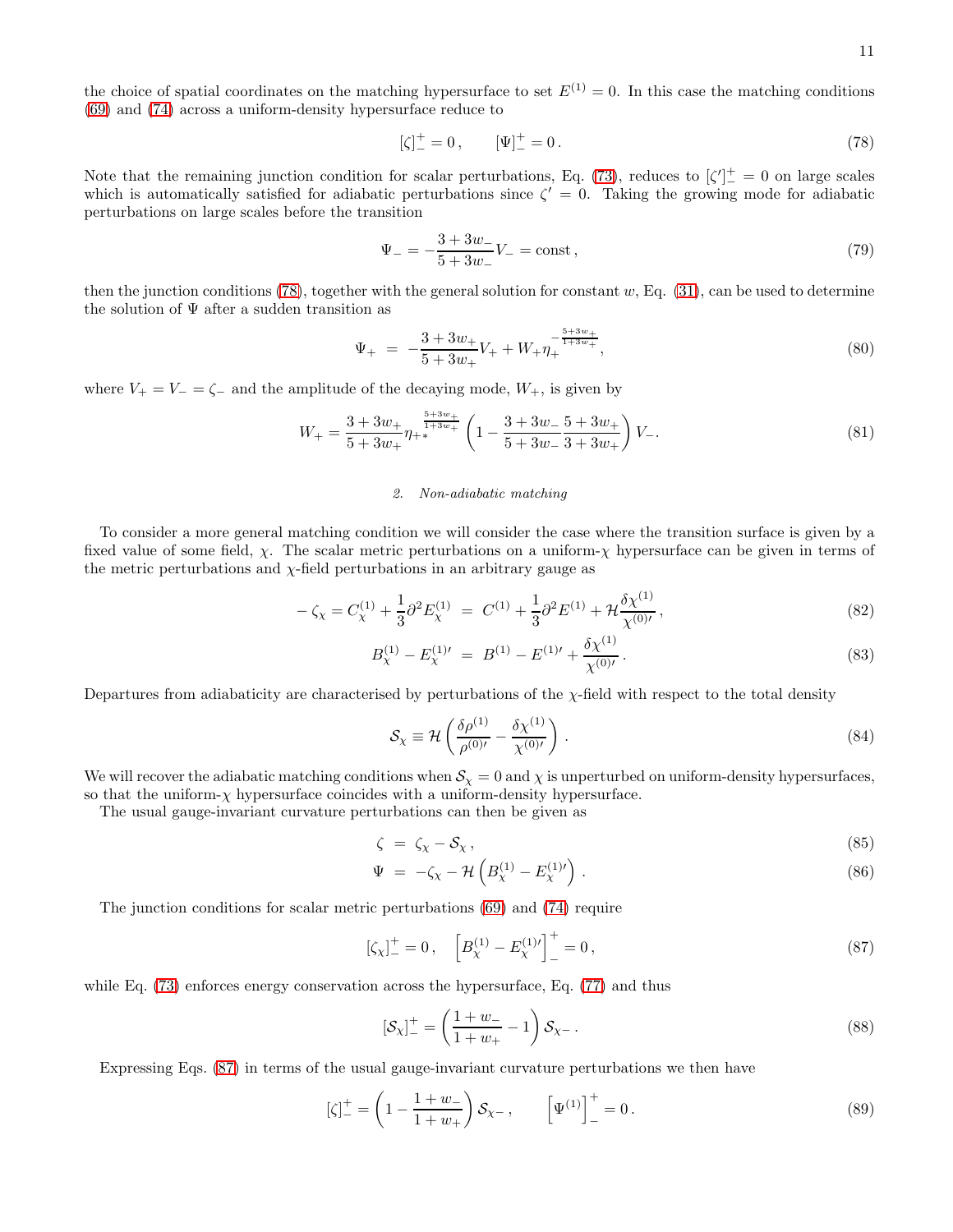.

Analogously to the previous subsection, these junction conditions can be used to evolve the solution of Ψ across the transition. The solution is given by Eqs. [\(79\)](#page-10-2) and [\(80\)](#page-10-3), where now the integration constants after the transition are given by

<span id="page-11-3"></span>
$$
V_{+} = \zeta_{\chi-} + \frac{1+w_{-}}{1+w_{+}} \left( V_{-} - \zeta_{\chi-} \right), \quad W_{+} = \left( \frac{3+3w_{+}}{5+3w_{+}} V_{+} - \frac{3+3w_{-}}{5+3w_{-}} V_{-} \right) \eta_{*}^{\frac{5+3w_{+}}{1+3w_{+}}}.
$$
\n
$$
(90)
$$

# C. At second order

Continuity of the induced metric at second order leads to the obvious extension of the first-order junction conditions [\(69\)](#page-9-1) for the spatial metric perturbations  $C^{(2)}$  and  $C_{ij}^{(2)}$ , or equivalently

<span id="page-11-0"></span>
$$
\[C^{(2)}\]_{-}^{+} = 0, \qquad \left[E^{(2)}\right]_{-}^{+} = 0, \n\left[F_{i}^{(2)}\right]_{-}^{+} = 0, \qquad \left[h_{ij}^{(2)}\right]_{-}^{+} = 0.
$$
\n(91)

At second order, in the ortho-normal vector field we have

$$
N^{0(2)} = \pm \frac{a^{-1}}{2} \left[ B_i^{(1)} B^{i(1)} - 3 \left( A^{(1)} \right)^2 + A^{(2)} \right], \quad N_0^{(2)} = \pm \frac{a}{2} \left[ B_i^{(1)} B^{i(1)} - \left( A^{(1)} \right)^2 + A^{(2)} \right],\tag{92}
$$

$$
N^{i(2)} = \pm a^{-1} \left( -A^{(1)} B^{i(1)} + 2C^{(1)} B^{i(1)} - B_j^{(1)} C^{ij(1)} + \frac{B^{i(2)}}{2} \right).
$$
\n(93)

The extrinsic curvature tensor is

$$
K_{ij}^{(2)} = \pm a\delta_{ij} \left[ \mathcal{H}C^{(2)} + \frac{1}{2}C^{(2)'} + \frac{1}{2}\mathcal{H}A^{(2)} - 2\mathcal{H}A^{(1)}C^{(1)} - A^{(1)}C^{(1)'} + \frac{1}{2}\mathcal{H}\left(B_k^{(1)}B^{k(1)} - 3\left(A^{(1)}\right)^2\right) - B^{k(1)}C_{,k}^{(1)}\right]
$$
  

$$
\pm a \left[ -\frac{\mathcal{H}}{2}C_{ij}^{(2)} - \frac{1}{4}C_{ij}^{(2)'} + \mathcal{H}A^{(1)}C_{ij}^{(1)} + \frac{1}{2}A^{(1)}C_{ij}^{(1)'} + \frac{1}{2}B^{k(1)}C_{ij,k}^{(1)} - A^{(1)}B_{(j,i)}^{(1)} + 2C_{,i}^{(1)}B_{j}^{(1)} - B_{k}^{(1)}C_{(j,i)}^{k(1)} + \frac{B_{(j,i)}^{(2)}}{2}\right].
$$
  
(94)

The trace and the traceless part read

<span id="page-11-2"></span>
$$
K^{(2)} = \pm \frac{1}{2a} \Big[ 3 \left( \mathcal{H} A^{(2)} + C^{(2)} \right) + B_i^{i(2)} + 2 \left( 3C^{(1)'} + B_j^{j(1)} \right) \left( 2C^{(1)} - A^{(1)} \right) - 9 \mathcal{H} \left( A^{(1)} \right)^2
$$
  
\n
$$
-2C^{i(1)} B_i^{(1)} + 3 \mathcal{H} B_i^{(1)} B^{i(1)} - 2C^{ij(1)} B_{j,i}^{(1)} - 2 B^{i(1)} C_{ij}^{j(1)} + C^{ij(1)} C_{ij}^{(1)} \Big],
$$
  
\n
$$
\tilde{K}_{ij}^{(2)} = \pm a \Bigg( -\frac{C_{ij}^{(2)'}}{4} + \frac{1}{2} B_{(i,j)}^{(2)} + \frac{1}{2} A^{(1)} C_{ij}^{(1)'} + \frac{1}{2} B^{k(1)} C_{ij,k}^{(1)} - C^{(1)'} C_{ij}^{(1)} - \frac{1}{3} \partial^2 B^{(1)} C_{ij}^{(1)}
$$
  
\n
$$
-A^{(1)} B_{(i,j)}^{(1)} + 2C_{i,i}^{(1)} B_{j}^{(1)} - B_{k,i}^{(1)} C_{j}^{k(1)} - B_{k}^{(1)} C_{(i,j)}^{k(1)} + B_{i,i}^{k(1)} C_{j)k}^{(1)} \Bigg)
$$
  
\n
$$
\mp a \frac{\delta_{ij}}{3} \Bigg( \frac{B_{k}^{k(2)}}{2} - A^{(1)} B_{k}^{k(1)} + 2C^{k(1)} B_{k}^{(1)} - B_{k}^{k,1}(1) C_{kl}^{(1)} - B_{k}^{(1)} C_{l}^{k,1}(1) + \frac{1}{2} C^{k(1)} C_{kl}^{(1)'} \Bigg).
$$
  
\n(95)

The remaining matching conditions are then

<span id="page-11-1"></span>
$$
\left[\tilde{K}_{ij}^{(2)}\right]_{-}^{+} = 0, \quad \left[K^{(2)}\right]_{-}^{+} = 0. \tag{96}
$$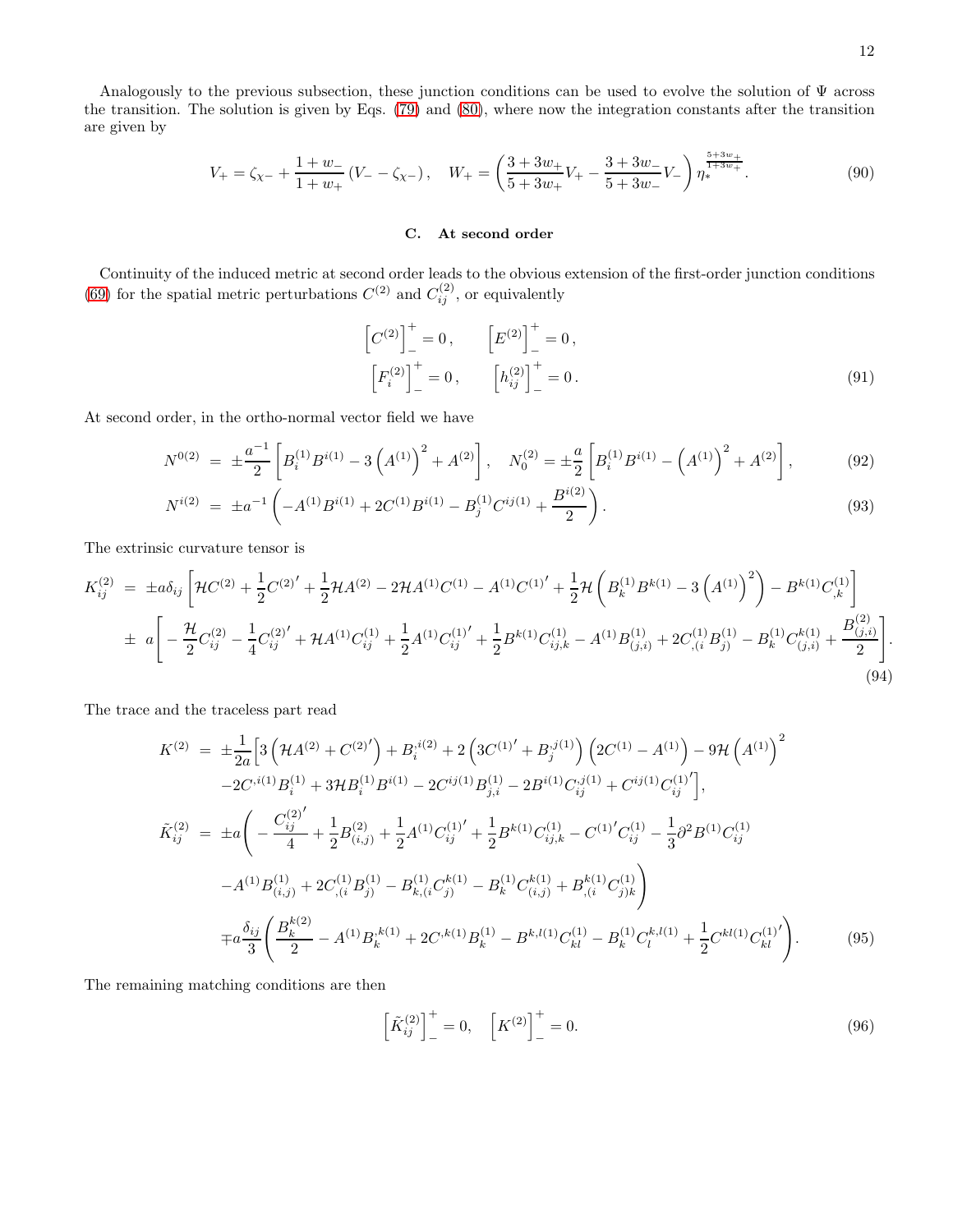# D. Matching conditions for second-order tensors from first-order scalars

#### 1. Adiabatic matching

For adiabatic perturbations we match on a uniform-density hypersurface,  $\delta \rho = 0$ . Matching the induced metric on the transition surface then implies, from Eq. [\(91\)](#page-11-0), that

<span id="page-12-3"></span>
$$
\[h_{ij\;\;UD}^{(2)}\]_-=0\,. \tag{97}
$$

Setting  $E^{(1)} = 0$  and neglecting first-order vector and tensor perturbations, so that  $C_{ij}^{(1)} = 0$ , the matching condition [\(96\)](#page-11-1) for the transverse and traceless part of the extrinsic curvature [\(95\)](#page-11-2) gives

$$
\left[h_{ij\quadUD}^{(2)'}\right]_{-}^{+} = -4\left[\left(A_{UD}^{(1)}B_{UD,ij}^{(1)} + 2\zeta_{,i}B_{UD,j}^{(1)}\right)^{TT}\right]_{-}^{+}.
$$
\n(98)

Continuity of  $\zeta$  and  $B_{UD}^{(1)}$  across the matching hypersurface is enforced by the first-order scalar matching conditions [\(69\)](#page-9-1) and [\(74\)](#page-9-0). In addition, in the uniform-density gauge, from [\(73\)](#page-9-0) we have

$$
\left[A_{UD}^{(1)}\right]_-=\left[\frac{\zeta'}{\mathcal{H}}\right]_-\^*.
$$
\n(99)

Thus for adiabatic perturbations on large scales, for which  $\zeta' = 0$ , we find

<span id="page-12-4"></span>
$$
\left[ h_{ij}^{(2)'}_{U D} \right]_{-}^{+} = 0. \tag{100}
$$

Thus the tensor metric perturbation and its first derivative are continuous in the uniform-density gauge for adiabatic perturbations on large scales.

The second-order gauge transformation from the uniform-density gauge to the Poisson gauge yields

<span id="page-12-0"></span>
$$
h_{ij\;UD}^{(2)} = h_{ij\;P}^{(2)} - 2\left(B_{UD,(i}^{(1)}B_{UD,j)}^{(1)}\right)^{TT},\tag{101}
$$

$$
h_{ij}^{(2)'}_{UD} = h_{ij}^{(2)'}_{P} - 4 \left( B_{UD,(i}^{(1)} B_{UD,j}^{(1)'} \right)^{TT} . \tag{102}
$$

For adiabatic perturbations on large scales, we have

$$
B_{UD}^{(1)'} = \zeta + 2\Psi. \tag{103}
$$

Thus from Eqs. [\(101\)](#page-12-0) and the continuity of  $B_{UD}^{(1)}$ ,  $\zeta$  and  $\Psi$  across the matching surface, we have

<span id="page-12-2"></span>
$$
\left[h_{ij\ P}^{(2)}\right]_{-}^{+} = 0\,, \qquad \left[h_{ij\ P}^{(2)\prime}\right]_{-}^{+} = 0\,.
$$
 (104)

The tensor metric perturbation  $h_{ij}^{(2)}$  and its time derivative are thus continuous across the matching surface in either uniform-density or Poisson gauge for adiabatic perturbations on large scales.

# 2. Non-adiabatic matching

In this subsection, we will consider the non-adiabatic case where the transition surface is determined by a fixed value of the field  $\chi$ . Therefore we match on a uniform- $\chi$  hypersurface which, for non-adiabatic perturbations, need not coincide with a uniform-density hypersurface.

Continuity of the induced metric on the uniform- $\chi$  hypersurface implies

<span id="page-12-1"></span>
$$
\[h_{ij}^{(2)}\]_+^+ = 0.\tag{105}
$$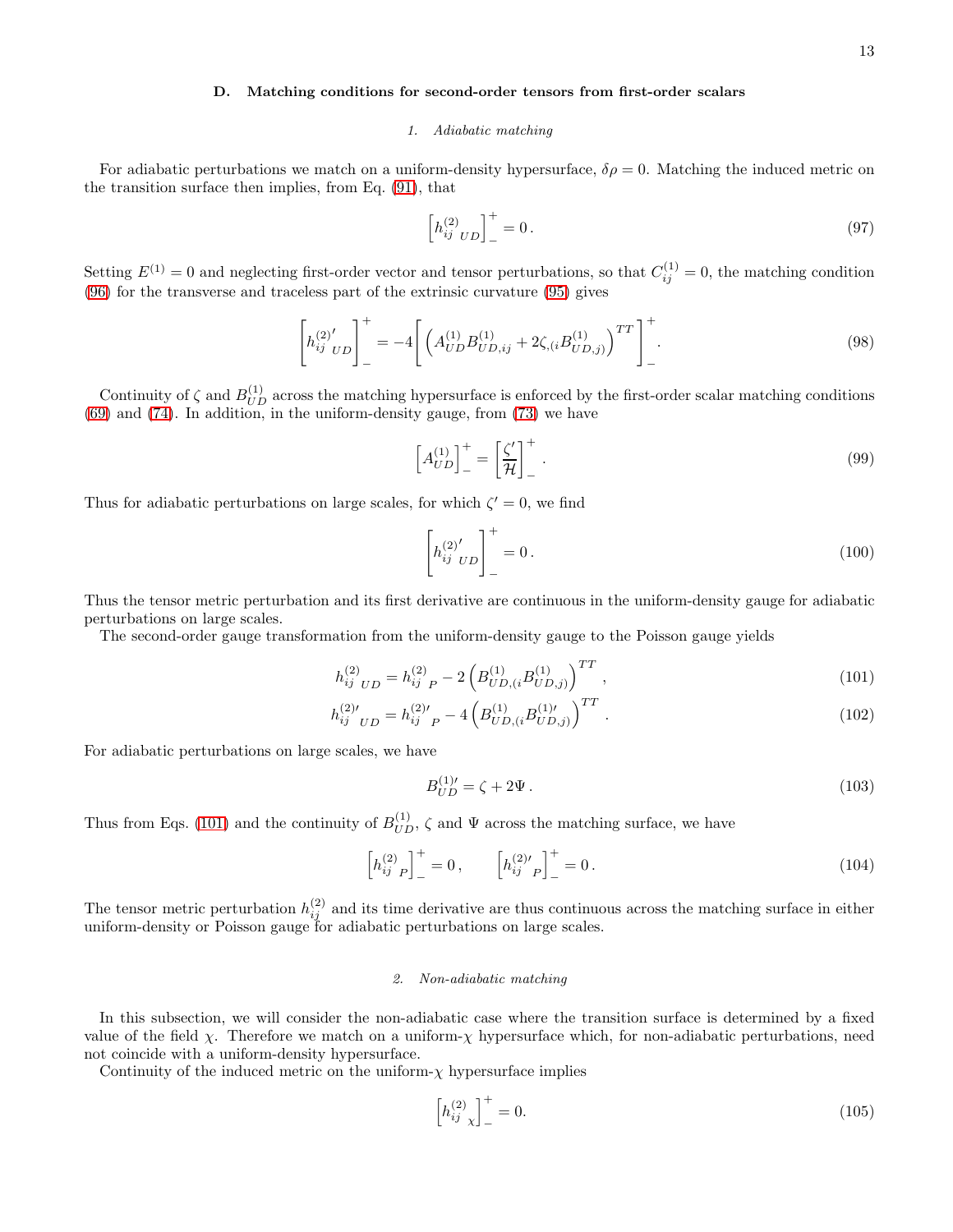Because we choose  $E_{\chi}^{(1)}=0$ , Eq. [\(87\)](#page-10-1) implies that  $B_{\chi}^{(1)}$  is continuous across the transition surface. This fact simplifies the matching conditions for the extrinsic curvature, Eqs. [\(95\)](#page-11-2) and [\(96\)](#page-11-1), to give

<span id="page-13-0"></span>
$$
\[h_{ij}^{(2)\prime}\]_{-}^{+} = -4\left[\left(A_{\chi}^{(1)}B_{\chi,ij}^{(1)}\right)^{TT}\right]_{-}^{+}.
$$
\n(106)

The second-order gauge transformation for the tensor metric perturbation from a general gauge to the uniform- $\chi$ gauge is given by Eq. [\(37\)](#page-5-1), where from the first-order gauge transformation for a scalar [\(21\)](#page-3-1) gives

$$
\alpha_{\chi}^{(1)} = -\frac{\delta \chi^{(1)}}{\chi^{(0)}}.\tag{107}
$$

Thus the matching condition [\(105\)](#page-12-1) can be written in terms of the metric perturbations in an arbitrary gauge as

<span id="page-13-2"></span>
$$
\[h_{ij}^{(2)}\]_{-}^{+} = 2\left[\left(2B^{(1)} - \alpha_{\chi}^{(1)}\right)\alpha_{\chi,ij}^{(1)}\right]_{-}^{+TT}.
$$
\n(108)

Matching the derivative [\(106\)](#page-13-0) in an arbitrary gauge we obtain

<span id="page-13-3"></span>
$$
\left[h_{ij}^{(2)'}\right]_{-}^{+} = 4\left[B^{(1)'}\alpha_{\chi,ij}^{(1)} - \left(B^{(1)} - \alpha_{\chi}^{(1)}\right)\left(A_{,ij}^{(1)} + \mathcal{H}\alpha_{\chi,ij}^{(1)}\right)\right]_{-}^{+TT}.
$$
\n(109)

In the Poisson gauge  $B_P^{(1)} = 0$ ,  $A_P^{(1)} = \Psi$  and we have

<span id="page-13-1"></span>
$$
\left[h_{ij\ P}^{(2)}\right]_{-}^{+} = -2\left[\alpha_{\chi}^{(1)P}\alpha_{\chi,ij}^{(1)P}\right]_{-}^{+TT},\tag{110}
$$

$$
\[h_{ij}^{(2)'}\]_{-}^{+} = -4\left[\alpha_{\chi}^{(1)P}\left(\Psi_{,ij} + \mathcal{H}\alpha_{\chi,ij}^{(1)P}\right)\right]_{-}^{+TT},\tag{111}
$$

where

$$
\alpha_{\chi}^{(1)P} = -\frac{\delta \chi_P^{(1)}}{\chi^{(0)'} } = \frac{\zeta_{\chi} + \Psi}{\mathcal{H}}.
$$
\n(112)

Equations [\(87\)](#page-10-1), [\(89\)](#page-10-4) and [\(62\)](#page-8-1) show that  $\zeta_{\chi}$ ,  $\Psi$  and  $H$  are continuous, and thus  $\alpha_{\chi}^{(1)P}$  is also continuous. Thus Eqs. [\(110\)](#page-13-1) and [\(111\)](#page-13-1) show that the tensor perturbation,  $h_{ij}^{(2)}_p$ , and its derivative,  $h_{ij}^{(2)}$  $\binom{2}{i}$  <sub>P</sub>, are continuous in the Poisson gauge, even in the non-adiabatic matching case.

In the uniform-density gauge the situation is rather different.  $B_{UD}^{(1)}$  is given by Eq. [\(28\)](#page-3-3) and  $A_{UD}^{(1)} = \zeta'/\mathcal{H}$  on large scales, and we have

$$
\alpha_{\chi}^{(1)UD} = -\frac{\delta \chi_{UD}^{(1)}}{\chi^{(0)'} } = \frac{\zeta_{\chi} - \zeta}{\mathcal{H}}.
$$
\n(113)

Allowing for the fact that  $\zeta_{\chi}$  and  $\Psi$  are continuous, the matching conditions [\(108\)](#page-13-2) and [\(109\)](#page-13-3) reduce to

$$
\[h_{ij\;UD}^{(2)}\]_{-}^{+} = \frac{2}{\mathcal{H}^2} \left[ (\zeta + 2\Psi)\zeta_{,ij} \right]_{-}^{+TT},\tag{114}
$$

$$
\[h_{ij}^{(2)'}{}_{UD}\]_{-}^{+} = \frac{4}{\mathcal{H}^{2}}\left[ (\zeta' - \mathcal{H}\zeta - 2\mathcal{H}\Psi)(\zeta + \Psi)_{,ij}\right]_{-}^{+TT}.
$$
\n(115)

If  $\zeta$  is not continuous across the transition then the tensor perturbation in the uniform-density gauge, and its time derivative, will not be continuous.

Assuming the evolution is piece-wise adiabatic (that is,  $\zeta' = 0$  before and after the transition) and using Eq. [\(89\)](#page-10-4) for the jump in  $\zeta$  due to the non-adiabatic transition, we have

<span id="page-13-4"></span>
$$
\left[h_{ij\;UD}^{(2)}\right]_{-}^{+} = \frac{2}{\mathcal{H}^{2}} \left(\frac{w_{+} - w_{-}}{1 + w_{+}}\right) \left(\left\{\frac{w_{+} - w_{-}}{1 + w_{+}}\mathcal{S}_{\chi -} + \frac{4}{5 + 3w_{-}}\zeta_{-}\right\}\mathcal{S}_{\chi -,ij}\right)^{TT},\tag{116}
$$

$$
\left[h_{ij}^{(2)'}{}_{UD}\right]_{-}^{+} = -\frac{4}{\mathcal{H}}\left(\frac{w_{+}-w_{-}}{1+w_{+}}\right)\left(\left\{\frac{w_{+}-w_{-}}{1+w_{+}}\mathcal{S}_{\chi-}+\frac{1-3w_{-}}{5+3w_{-}}\zeta_{-}\right\}\mathcal{S}_{\chi-,ij}\right)^{TT}.
$$
\n(117)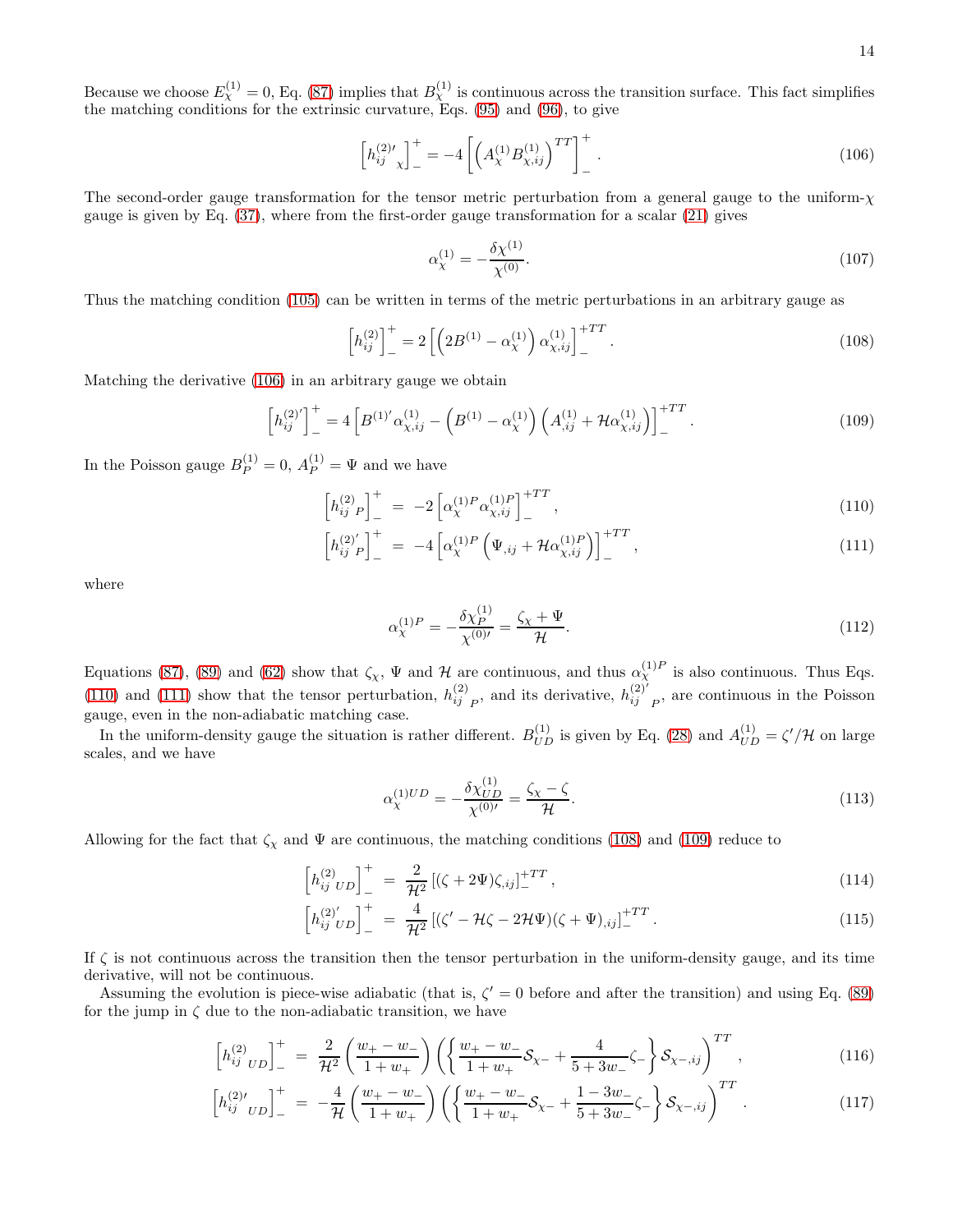## V. GRAVITATIONAL WAVES FROM INFLATIONARY PERTURBATIONS ON LARGE SCALES

As an application of the matching conditions for tensor perturbations we will consider the generation of gravitational waves on super-Hubble scales after the end of inflation. During slow-roll inflation we have  $\epsilon \ll 1$  where the slow-roll parameter is defined as  $\epsilon \equiv -H/H^2 = 3(1+w)/2$ .

Using the inflationary solution to set the initial conditions for the tensor metric perturbation on super-Hubble scales we can use the solution [\(46\)](#page-6-4) with the equation of state  $w_- = -1 + (2/3)\epsilon$ . During inflation the conformal time  $\eta$ decreases, and we neglect the decaying solutions proportional to  $Z_{ij_{P-}}$  and W<sub>-</sub>. Then the large scale solution in the Poisson gauge, Eq. [\(46\)](#page-6-4), is

$$
h_{ij\ P-}^{(2)} = Y_{ij\ P-} - 4\epsilon \eta_{-}^{2} \left[ \partial_{i} V_{-} \partial_{j} V_{-} \right]^{TT} . \tag{118}
$$

The constant solution on large scales,  $Y_{ij}$   $_{P-}$ , is the usual free part of the gravitational wave solution whose amplitude is determined by the quantum vacuum on small scales, assuming inflation is sufficiently long-lived. We are specifically interested in the production of second-order tensor perturbations from first-order scalar perturbations,  $\zeta$  or  $\Psi$ , during inflation. Hence we choose to set  $Y_{ij}$ <sub>P</sub> – equal to zero and study the solution

<span id="page-14-0"></span>
$$
h_{ij\ P-}^{(2)} = -\frac{4\epsilon}{\mathcal{H}^2} \left[ \partial_i V_- \partial_j V_- \right]^{TT}, \quad h_{ij\ P-}^{(2)'} = \frac{8\epsilon}{\mathcal{H}} \left[ \partial_i V_- \partial_j V_- \right]^{TT}.
$$
\n(119)

The tensor metric perturbations produced by the first-order scalar metric perturbations during inflation are thus suppressed in the Poisson gauge, and vanish in the limit  $\epsilon \to 0$ .

One can use the gauge transformation equation [\(51\)](#page-7-1) during inflation to find the inflationary initial conditions in the uniform-density gauge from the Poisson gauge initial conditions as

<span id="page-14-1"></span>
$$
h_{ij\;UD-}^{(2)} = -\frac{2}{\mathcal{H}^2} \left[ \partial_i V_- \partial_j V_- \right]^{TT}, \quad h_{ij\;UD-}^{(2)'} = \frac{4}{\mathcal{H}} \left( 1 - \epsilon \right) \left[ \partial_i V_- \partial_j V_- \right]^{TT}.
$$
 (120)

We see that the tensor metric perturbations during inflation produced from first-order metric perturbations are not slow-roll suppressed in the uniform-density gauge, in contrast to the Poisson gauge result [\(119\)](#page-14-0).

Equations [\(119\)](#page-14-0) or [\(120\)](#page-14-1) together with the matching conditions obtained in Section [IV](#page-7-3) then set the initial conditions on large scales at the start of the radiation era that follows the inflationary period.

#### A. Adiabatic matching

First-order scalar metric perturbations can be calculated in any gauge, but the curvature perturbation in the uniform-density gauge, ζ, remains constant after inflation for adiabatic perturbations and on large scales [\[35\]](#page-18-19), and hence we have  $V_+ = V_-$ . The curvature perturbation in the longitudinal gauge,  $\Psi$ , is also continuous for adiabatic perturbations, as shown by the matching conditions Eq. [\(78\)](#page-10-0), but the continuity of  $\zeta$  implies from Eq. [\(29\)](#page-3-2) that  $\Psi'$  is discontinuous at a sudden change in the equation of state. Hence Ψ becomes time-dependent after inflation.

The adiabatic matching conditions for the scalar metric perturbations [\(78\)](#page-10-0) determine the amplitude of the decaying mode [\(81\)](#page-10-5) in a radiation era, with equation of state  $w_+ = 1/3$ , following slow-roll inflation

<span id="page-14-4"></span>
$$
W_{+} = \frac{2}{3} \left( 1 - \frac{3}{2} \epsilon \right) \eta_{+*}^{3} V_{-}.
$$
\n(121)

During the radiation era the general solution for tensor metric perturbations in the Poisson gauge, Eq. [\(46\)](#page-6-4), reduces to

<span id="page-14-3"></span>
$$
h_{ij\ P+}^{(2)} = Y_{ij\ P+} + Z_{ij\ P+} \eta_{+}^{-1} + \frac{8}{9} \left[ \partial_i V_{+} \partial_j V_{+} \right]^{TT} \eta_{+}^{2} + 2 \left[ \partial_i W_{+} \partial_j W_{+} \right]^{TT} \eta_{+}^{-4}.
$$
 (122)

Using the adiabatic matching conditions for the second-order tensor perturbation in the Poisson gauge [\(104\)](#page-12-2), which require that both the tensor perturbation and its first derivative are continuous at the end of inflation, we find that during the radiation era following inflation the integration constants are given by

<span id="page-14-2"></span>
$$
Y_{ij\,P+} = -4\epsilon \eta_{+*}^2 \left[\partial_i V_-\partial_j V_-\right]^{TT}, \quad Z_{ij\,P+} = -\frac{16}{9} \left(1 - \frac{3}{2}\epsilon\right) \eta_{+*}^3 \left[\partial_i V_-\partial_j V_-\right]^{TT}.
$$
 (123)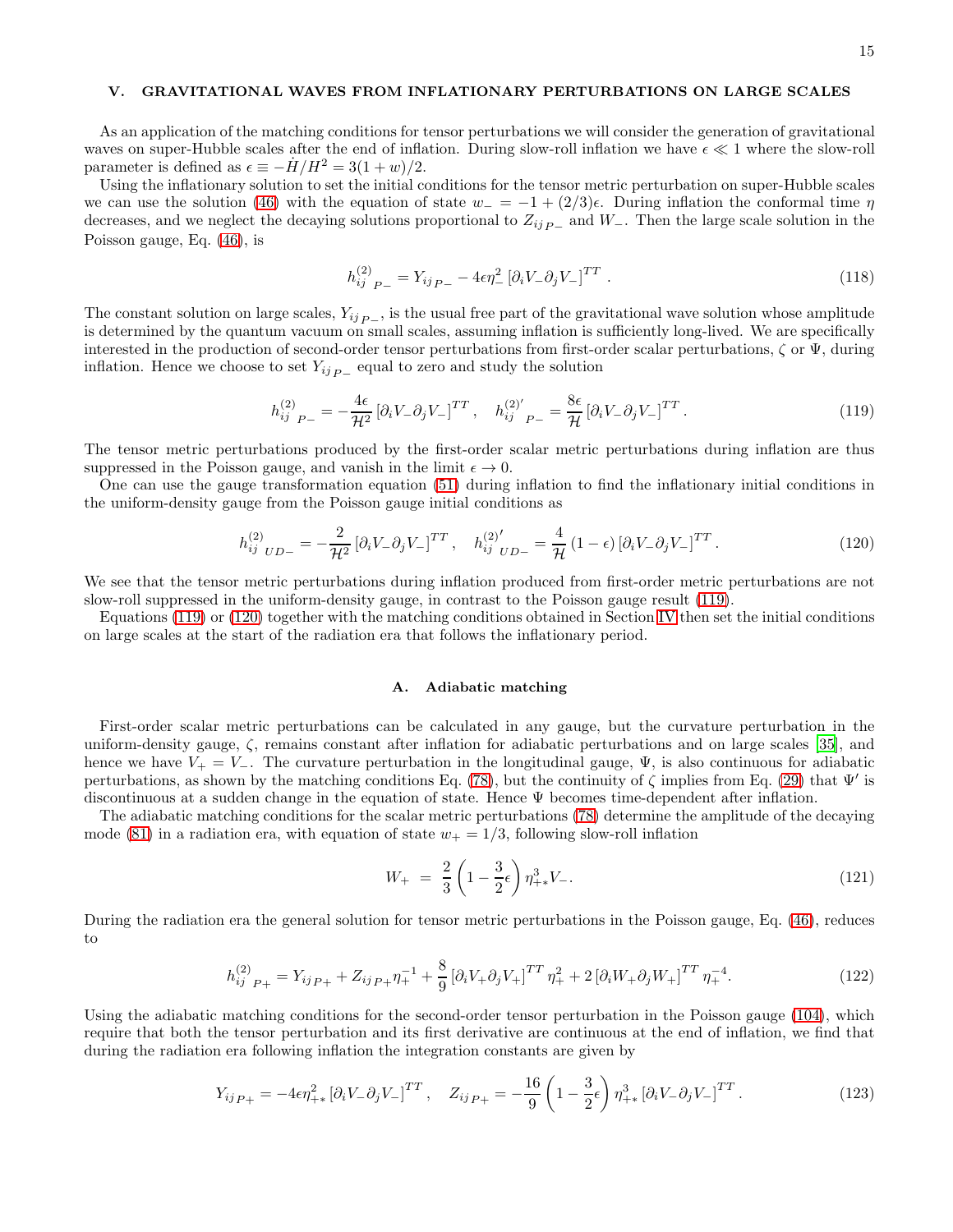The general solution for the tensor perturbation in the uniform-density gauge [\(50\)](#page-7-4) for  $w_+ = 1/3$  becomes

<span id="page-15-0"></span>
$$
h_{ij\;UD+}^{(2)} = Y_{ij\;UD+} + Z_{ij\;UD+} \eta_{+}^{-1} + \frac{2}{3} \left[ \partial_i V_{+} \partial_j V_{+} \right]^{TT} \eta_{+}^{2} \,. \tag{124}
$$

Either from the adiabatic matching conditions for the tensor perturbations in the uniform-density gauge [\(97\)](#page-12-3) and [\(100\)](#page-12-4), or from the gauge transformation Eqs. [\(52\)](#page-7-5) of the Poisson gauge results [\(123\)](#page-14-2), one can obtain the uniformdensity integration constants as

$$
Y_{ij\,UD+} = -4\epsilon \eta_{+*}^2 \left[ \partial_i V_- \partial_j V_- \right]^{TT}, \quad Z_{ij\,UD+} = -\frac{8}{3} \left( 1 - \frac{3}{2} \epsilon \right) \eta_{+*}^3 \left[ \partial_i V_- \partial_j V_- \right]^{TT} . \tag{125}
$$

Thus the full solution for the induced tensor perturbations,  $h_{ij}^{(2)}$ , on large scales during a radiation era after inflation, is given in the Poisson gauge [\(122\)](#page-14-3) and uniform-density gauge [\(124\)](#page-15-0) by

<span id="page-15-2"></span>
$$
h_{ij\ P+}^{(2)} = \left[ -4\epsilon \eta_{+*}^2 + \frac{8}{9} \eta_{+}^2 - \frac{16}{9} \left( 1 - \frac{3}{2} \epsilon \right) \eta_{+*}^3 \eta_{+}^{-1} + \frac{8}{9} \left( 1 - 3\epsilon \right) \eta_{+*}^6 \eta_{+}^{-4} \right] \left[ \partial_i V_- \partial_j V_- \right]^{TT},\tag{126}
$$

<span id="page-15-3"></span>
$$
h_{ij\;UD+}^{(2)} = \left[ -4\epsilon \eta_{++}^2 + \frac{2}{3} \eta_{+-}^2 - \frac{8}{3} \left( 1 - \frac{3}{2} \epsilon \right) \eta_{++}^3 \eta_{+-}^{-1} \right] \left[ \partial_i V_- \partial_j V_- \right]^{TT} . \tag{127}
$$

We see that although the time-dependent parts of the tensor perturbation in the two gauges are different, the constant mode after inflation in both gauges is the same and it is slow-roll suppressed,  $Y_{ijp_+} = Y_{ijUD^+} = \mathcal{O}(\epsilon)$ , even in the uniform-density gauge where the tensor perturbation is not suppressed during slow-roll inflation.

#### B. Non-adiabatic matching

In the presence of non-adiabatic perturbations the scalar curvature perturbation  $\zeta$  needs no longer be constant on large scales and may be discontinuous, as shown in Eq. [\(89\)](#page-10-4). As a simple model of non-adiabatic perturbations we consider the case where the transition from slow-roll inflation to radiation occurs on a uniform- $\chi$  hypersurface with curvature  $\zeta_x \neq \zeta$ . From the non-adiabatic matching condition for scalar metric perturbations, Eq. [\(90\)](#page-11-3), we obtain the amplitude of the constant mode and the decaying mode of  $\Psi$  in the radiation era following inflation

<span id="page-15-1"></span>
$$
V_{+} = \left(1 - \frac{\epsilon}{2}\right)\zeta_{\chi-} + \frac{\epsilon}{2}V_{-} \,,\tag{128}
$$

$$
W_{+} = \frac{1}{3} \Big( (2 - \epsilon)\zeta_{\chi-} - 2\epsilon V_{-} \Big) \eta_{+\ast}^{3} \,. \tag{129}
$$

For  $\zeta_{\chi} = V_{-}$  we recover the adiabatic case [\(121\)](#page-14-4).

The tensor perturbation in the Poisson gauge, and its time derivative remain continuous for a non-adiabatic tran-sition. Matching the inflationary solution [\(119\)](#page-14-0) to the radiation era solution [\(122\)](#page-14-3) with the integration constant  $V_+$ and  $Z_+$  given by Eqs. [\(128\)](#page-15-1) and [\(129\)](#page-15-1) determines the two remaining integration constants in the Poisson gauge

$$
Y_{ij\,P+} = 4\epsilon \eta_{+\ast}^2 \Big[ \partial_i V_- \partial_j V_- - 2\partial_i \zeta_{\chi-} \partial_j V_- \Big]^{TT},\tag{130}
$$

$$
Z_{ij\,P+} = -8\eta_{+\ast}^3 \left[ \epsilon \partial_i V_- \partial_j V_- + \frac{2}{9} (1 - \epsilon) \partial_i \zeta_{\chi} - \partial_j \zeta_{\chi} - \frac{10}{9} \epsilon \partial_i \zeta_{\chi} - \partial_j V_- \right]^{TT} . \tag{131}
$$

The tensor metric perturbation in the uniform-density gauge can be discontinuous, with the jump in  $h_{ij}$  and its time derivative being given by [\(116\)](#page-13-4) and [\(117\)](#page-13-4), where the incoming non-adiabatic perturbation is given by

$$
S_{\chi-} = \zeta_{\chi-} - V_- \,. \tag{132}
$$

As a result, matching the inflationary solution [\(120\)](#page-14-1) to the radiation era solution [\(124\)](#page-15-0) with the integration constant  $V_+$  and  $Z_+$  given by Eqs. [\(128\)](#page-15-1) and [\(129\)](#page-15-1) gives the two remaining integration constants

$$
Y_{ij\,UD+} = Y_{ij\,P+},\tag{133}
$$

$$
Z_{ij\,UD+} = -8\eta_{+\ast}^3 \left[ \epsilon \partial_i V_- \partial_j V_- + \frac{1}{3} (1 - \epsilon) \partial_i \zeta_{\chi-} \partial_j \zeta_{\chi-} - \frac{7}{6} \epsilon \partial_i \zeta_{\chi-} \partial_j V_- \right]^{TT} . \tag{134}
$$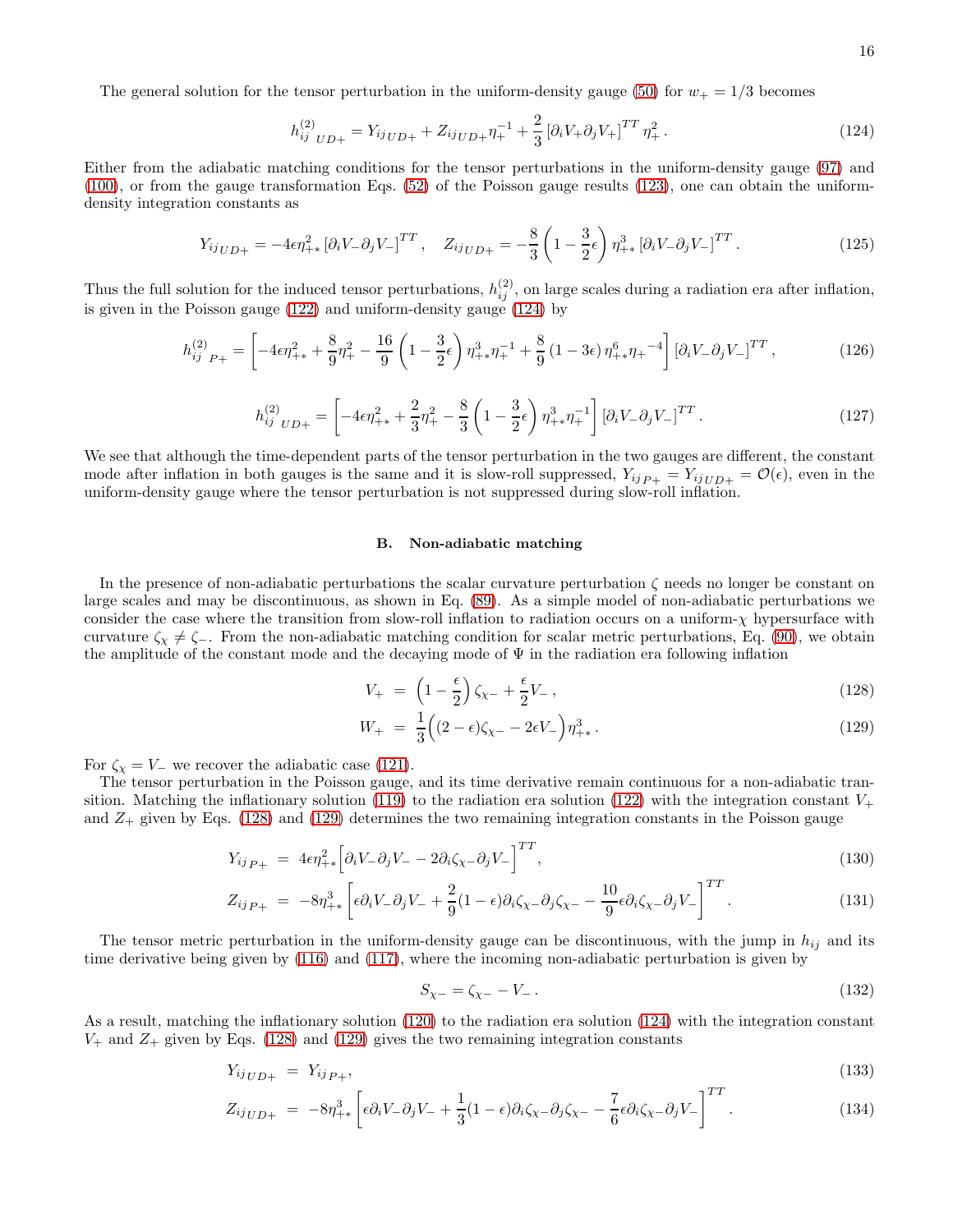Therefore the full solution for the induced tensor perturbations,  $h_{ij}^{(2)}$ , on large scales during a radiation era after inflation in this non-adiabatic model for the transition, is given in either the Poisson gauge [\(122\)](#page-14-3) and uniform-density gauge [\(124\)](#page-15-0) by

$$
h_{ij}^{(2)}_{P+} = \frac{8}{9} \eta_+^2 \left[ (1 - \epsilon) \partial_i \zeta_{\chi} - \partial_j \zeta_{\chi} - + \epsilon \partial_i \zeta_{\chi} - \partial_j V_- \right]^{TT} + 4\epsilon \eta_{+*}^2 \left[ \partial_i V_- \partial_j V_- - 2 \partial_i \zeta_{\chi} - \partial_j V_- \right]^{TT}
$$
  

$$
-8\eta_{+*}^3 \eta_+^{-1} \left[ \epsilon \partial_i V_- \partial_j V_- + \frac{2}{9} (1 - \epsilon) \partial_i \zeta_{\chi} - \partial_j \zeta_{\chi} - \frac{10}{9} \epsilon \partial_i \zeta_{\chi} - \partial_j V_- \right]^{TT}
$$
  

$$
+ \frac{8}{9} \eta_{+*}^6 \eta_+^{-4} \left[ (1 - \epsilon) \partial_i \zeta_{\chi} - \partial_j \zeta_{\chi} - 2\epsilon \partial_i \zeta_{\chi} - \partial_j V_- \right]^{TT}, \tag{135}
$$

$$
h_{ij\;UD+}^{(2)} = \frac{2}{3}\eta_+^2 \left[ (1-\epsilon)\partial_i \zeta_{\chi-}\partial_j \zeta_{\chi-} + \epsilon \partial_i \zeta_{\chi-}\partial_j V_- \right]^{TT} + 4\epsilon \eta_{+*}^2 \left[ \partial_i V_- \partial_j V_- - 2\partial_i \zeta_{\chi-}\partial_j V_- \right]^{TT}
$$

$$
-8\eta_{+*}^3 \eta_+^{-1} \left[ \epsilon \partial_i V_- \partial_j V_- + \frac{1}{3} (1-\epsilon)\partial_i \zeta_{\chi-}\partial_j \zeta_{\chi-} - \frac{7}{6} \epsilon \partial_i \zeta_{\chi-}\partial_j V_- \right]^{TT} . \tag{136}
$$

In the adiabatic case where  $\zeta_{\chi-} = V_-\,$  and hence  $S_{\chi-} = 0$ , this reduces to Eqs. [\(126\)](#page-15-2) and [\(127\)](#page-15-3). The presence of non-adiabatic perturbations changes the amplitude of the decaying mode, proportional to  $Z_{ij}$ , and the amplitude of the growing mode proportional to  $\eta_+^2$ . But the free part of the gravitational field, which is gauge-independent, remains constant on super-Hubble scales and remains suppressed in the slow-roll limit

$$
Y_{ij\,UD+} = Y_{ij\,P+} = \mathcal{O}(\epsilon) \,. \tag{137}
$$

# VI. CONCLUSION

Tensor perturbations of the FRW metric become gauge-dependent at second and higher order [\[19\]](#page-18-7). It is however possible to construct gauge-invariant tensor perturbations by eliminating the gauge degrees of freedom [\[24\]](#page-18-9). As examples we have given gauge-invariant definitions of the tensor perturbation at second order in the Poisson gauge and the uniform-density gauge, and the (gauge-invariant) difference between the two. All of this should be familiar from the study of gauge-dependent scalar perturbations which are already gauge dependent at first order, and one can choose to work in terms of the curvature perturbation in the Poisson (or longitudinal) gauge, Ψ, or in the uniform-density gauge,  $\zeta$ , or both.

We have focussed on the question of matching conditions for the tensor perturbation. At first order, the Israel junction conditions require that the tensor metric perturbation and its time-derivative are always continuous across a spacelike hypersurface in any gauge. But at second order we need to consider the behaviour in different gauges. For adiabatic perturbations the matching hypersurface should coincide with a uniform-density hypersurface. The Israel junction conditions then imply the tensor perturbation in the uniform-density gauge, and its time-derivative, will be continuous. For the case of non-adiabatic matching the hypersurface need not coincide with a uniform-density surface and so the tensor perturbation in the uniform-density gauge may be discontinuous. However in both cases (adiabatic or non-adiabatic) we show that the second-order tensor perturbation in the Poisson gauge, and its time-derivative, are continuous.

As an application we consider the generation of gravitational waves during inflation. We give expressions for the general solution for the tensor perturbation on large (super-Hubble) scales in both the Poisson and uniform-density gauges when the barotropic index,  $w$  is constant. This is a good description of the evolution during the radiation dominated era, when  $w = 1/3$ , and during a preceding era of slow-roll inflation, when  $w = -1 + (2/3)\epsilon$  and  $\epsilon \ll 1$ is a slow-roll parameter. It has previously been shown [\[26,](#page-18-11) [27](#page-18-12)] that the tensor metric perturbation on large-scales during inflation is slow-roll suppressed in the Poisson gauge, but not suppressed in the uniform-density gauge. This reflects the fact that the scalar metric perturbations are slow-roll suppressed during inflation in the Poisson gauge with respect to those in the uniform-density gauge. The question is then, whether the amplitude of gravitational waves *after* inflation is slow-roll suppressed, or indeed whether large tensor perturbation can be generated at second order by the transition to a radiation dominated universe.

Continuity of the tensor perturbation and its first derivative is sufficient to show that the tensor perturbation remains slow-roll suppressed after inflation in the Poisson gauge. In the uniform-density gauge tensor perturbations are not slow-roll suppressed, reflecting the gauge-dependence of the second-order tensor perturbations. However, the constant mode on large scales,  $Y_{ij}$ , corresponding to the free part of the tensor perturbations is the same in the Poisson or uniform-density gauge in the radiation era. It is this constant mode that describes the gravitational waves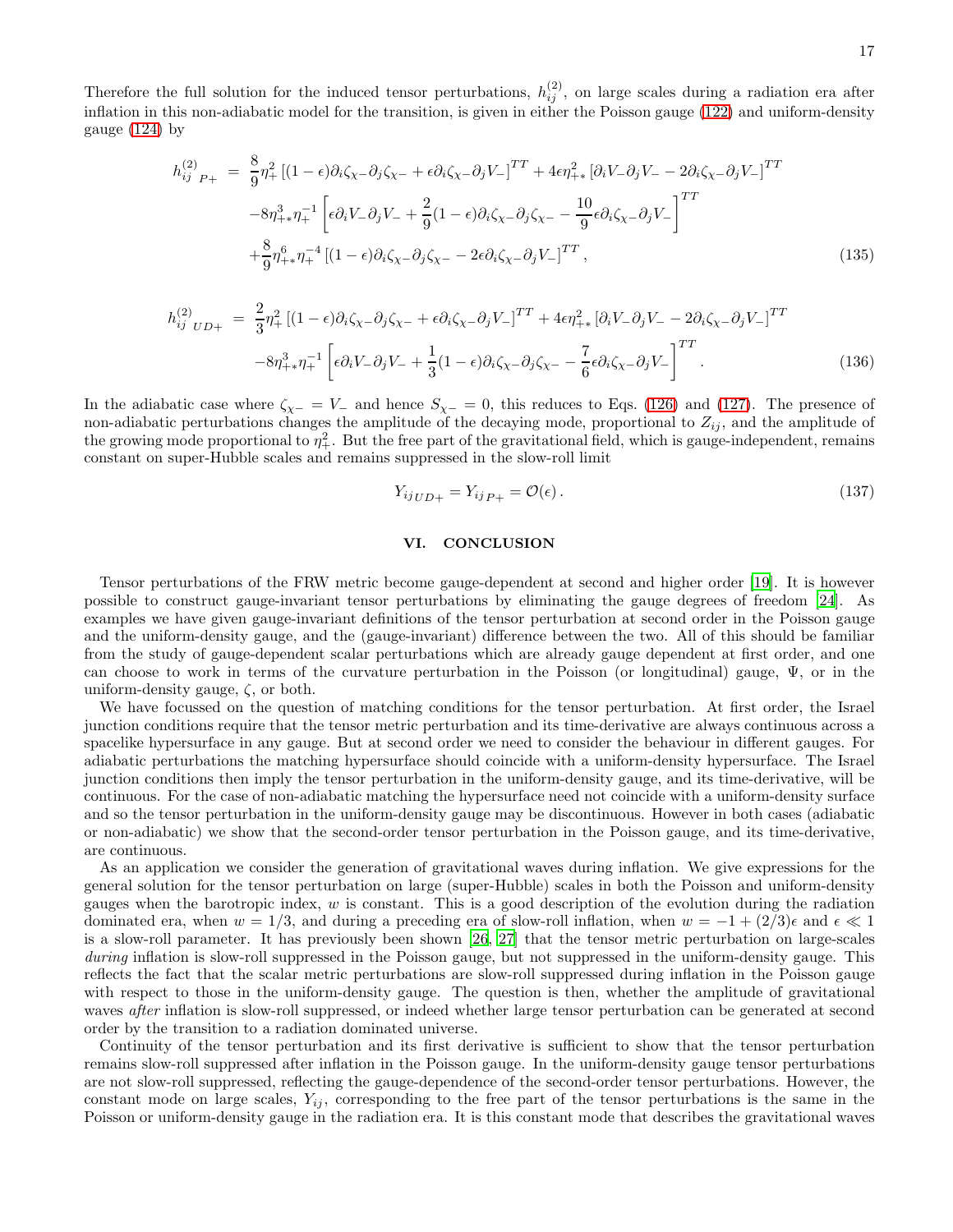produced by inflation on large scales. In the case of non-adiabatic perturbations this amplitude can change in the uniform-density gauge due to non-adiabatic matching condition, but even in this case its amplitude vanishes in the slow-roll limit  $\epsilon \to 0$ .

In addition to the constant mode there is a growing mode proportional to  $\eta^2$  on large scales in the radiation era. This is not the free part of the gravitational field, i.e., it vanishes in the absence of first-order scalar perturbations. But, like the scalar metric perturbations during the radiation era, it is not slow-roll suppressed in either Poisson or uniform-density gauge. This becomes the dominant term in the tensor perturbations on large scales and corresponds to the production of gravitational waves from density perturbations in the radiation dominated era. Ananda et al. [\[8](#page-17-6)] showed that the amplitude of tensor perturbations reaches a maximum at Hubble-crossing,  $k\eta \approx 1$  (where our large-scale approximation breaks down), and thereafter follows the usual behaviour for free gravitational waves,  $|h| \propto a^{-1}$ , as the scalar metric perturbations oscillate and decay on sub-Hubble scales,  $k\eta \gg 1$ . The first-order scalar perturbation, Φ, decays rapidly on sub-Hubble scales leaving an unambiguous prediction for the amplitude of gravitational waves.

Thus we conclude that the power spectrum of the stochastic gravitational wave background generated from scalar metric perturbations from inflation is due primarily to the production of tensor perturbations around Hubble-entry during the radiation era, and the second-order gravitational waves from inflation are suppressed in all models of slow-roll inflation.

#### Acknowledgments

FA is supported by the Japanese Society for the Promotion of Science (JSPS). HA is supported by the British Council (ORSAS). KK is supported by the European Research Council. DW is supported by STFC. We are grateful to Marco Bruni for useful discussions.

#### Appendix A: Inverse metric up to second order

From  $g_{\mu\lambda}g^{\lambda\nu} = \delta^{\nu}_{\mu}$  we can obtain the inverse metric order by order. At zeroth order we get

$$
g^{00(0)} = -a^{-2}, \quad g^{0i(0)} = 0, \quad g^{ij(0)} = a^{-2} \delta^{ij}.
$$
\n(A1)

At first order, it gives

$$
g^{00(1)} = 2a^{-2}A^{(1)}, \quad g^{0i(1)} = a^{-2}B^{i(1)}, \quad g^{ij(1)} = a^{-2} \left( 2C^{(1)}\delta^{ij} - C^{ij(1)} \right). \tag{A2}
$$

The second order components of the inverse metric are

$$
g^{00(2)} = a^{-2} \left[ B_i^{(1)} B^{i(1)} - 4 \left( A^{(1)} \right)^2 + A^{(2)} \right], \tag{A3}
$$

$$
g^{0i(2)} = a^{-2} \left[ 2 \left( C^{(1)} - A^{(1)} \right) B^{i(1)} - B_j^{(1)} C^{ij(1)} + \frac{B^{i(2)}}{2} \right], \tag{A4}
$$

$$
g^{ij(2)} = -a^{-2} \left[ B^{i(1)} B^{j(1)} - 4 \left( C^{(1)} \right)^2 \delta^{ij} + 4 C^{(1)} C^{ij(1)} - C_k^{i(1)} C^{kj(1)} - C^{(2)} \delta^{ij} + \frac{1}{2} C^{ij(2)} \right],
$$
 (A5)

where the indices were raised with  $\delta^{ij}$ .

- <span id="page-17-0"></span>[1] WMAP, E. Komatsu et al., Astrophys. J. Suppl. 180, 330 (2009), 0803.0547.
- <span id="page-17-1"></span>[2] [http://www.rssd.esa.int/index.php?project=Planck.](http://www.rssd.esa.int/index.php?project=Planck)
- <span id="page-17-2"></span>[3] A. M. Green and A. R. Liddle, Phys. Rev. D56, 6166 (1997), [astro-ph/9704251.](http://arxiv.org/abs/astro-ph/9704251)
- <span id="page-17-3"></span>[4] A. S. Josan, A. M. Green, and K. A. Malik, (2009), 0903.3184.
- <span id="page-17-4"></span>[5] J. Garcia-Bellido, D. G. Figueroa, and A. Sastre, Phys. Rev. D77, 043517 (2008), 0707.0839.
- [6] J. F. Dufaux, A. Bergman, G. N. Felder, L. Kofman, and J.-P. Uzan, Phys. Rev. D76, 123517 (2007), 0707.0875.
- <span id="page-17-5"></span>[7] R. Easther, J. T. Giblin, and E. A. Lim, Phys. Rev. D77, 103519 (2008), 0712.2991.
- <span id="page-17-6"></span>[8] K. N. Ananda, C. Clarkson, and D. Wands, Phys. Rev. D75, 123518 (2007), [gr-qc/0612013.](http://arxiv.org/abs/gr-qc/0612013)